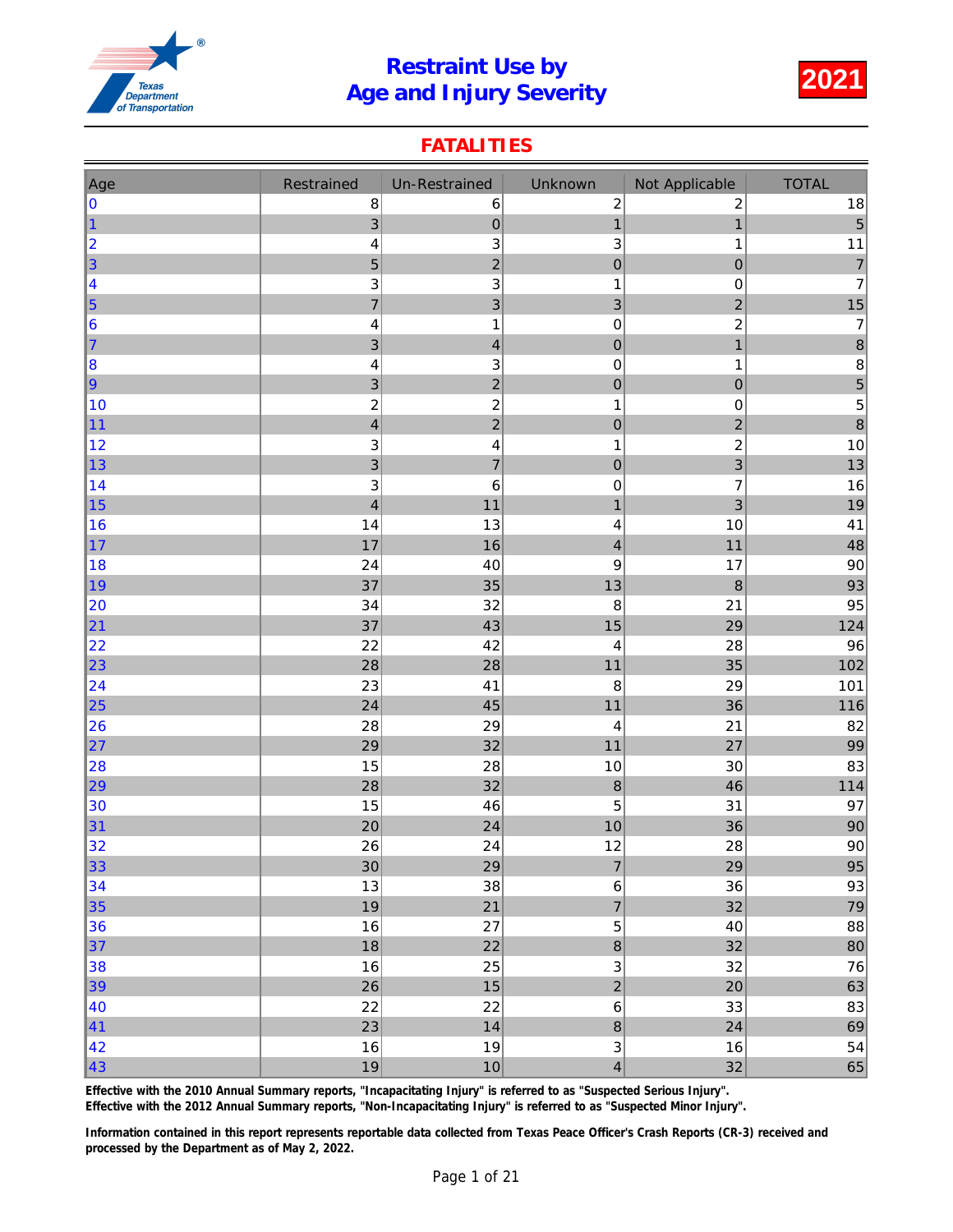

### **FATALITIES**

| Age | Restrained                         | Un-Restrained                 | Unknown                   | Not Applicable                     | <b>TOTAL</b> |
|-----|------------------------------------|-------------------------------|---------------------------|------------------------------------|--------------|
| 44  | 19                                 | 16                            | $\ensuremath{\mathsf{3}}$ | 22                                 | 60           |
| 45  | 25                                 | 13                            | $\,$ 6 $\,$               | 25                                 | 69           |
| 46  | 16                                 | 13                            | $\bf8$                    | 21                                 | 58           |
| 47  | 12                                 | 13                            | 5                         | 14                                 | 44           |
| 48  | 18                                 | 12                            | 4                         | 24                                 | 58           |
| 49  | 11                                 | 11                            | $\overline{c}$            | 22                                 | 46           |
| 50  | 16                                 | 18                            | 5                         | 24                                 | 63           |
| 51  | 22                                 | 15                            | $\overline{c}$            | 27                                 | 66           |
| 52  | 15                                 | 12                            | $\overline{\mathcal{I}}$  | 20                                 | 54           |
| 53  | 19                                 | 12                            | $\,$ 6 $\,$               | 24                                 | 61           |
| 54  | 25                                 | $\bf 8$                       | $\overline{\mathbf{c}}$   | 25                                 | 60           |
| 55  | 22                                 | 13                            | 3                         | 21                                 | 59           |
| 56  | 14                                 | 10                            | 3                         | 24                                 | 51           |
| 57  | 23                                 | 15                            | 5                         | 23                                 | 66           |
| 58  | 24                                 | 13                            | 3                         | 27                                 | 67           |
| 59  | 17                                 | 15                            | 3                         | 36                                 | 71           |
| 60  | 19                                 | 14                            | $\boldsymbol{2}$          | 26                                 | 61           |
| 61  | 13                                 | 10                            | $\,6$                     | 22                                 | 51           |
| 62  | 17                                 | $\boldsymbol{9}$              | $\mathbf 5$               | 27                                 | 58           |
| 63  | 22                                 | 10                            | 3                         | 24                                 | 59           |
| 64  | 19                                 | 12                            | 3                         | 19                                 | 53           |
| 65  | 20                                 | 11                            | $\overline{c}$            | 19                                 | 52           |
| 66  | 15                                 | 5                             | $\overline{c}$            | 13                                 | 35           |
| 67  | 13                                 | 9                             | $\mathbf{1}$              | 16                                 | 39           |
| 68  | 19                                 | $\mathsf 3$                   | $\boldsymbol{2}$          | 12                                 | 36           |
| 69  | 18                                 | 13                            | $\overline{c}$            | 19                                 | 52           |
| 70  | 15                                 | 5                             | $\ensuremath{\mathsf{3}}$ | 12                                 | 35           |
| 71  | 14                                 | $\overline{7}$                | $\pmb{0}$                 | 10                                 | 31           |
| 72  | 12                                 | 6                             | $\overline{c}$            | 5                                  | 25           |
| 73  | 13                                 | $\overline{7}$                | $\mathbf{1}$              | $\boldsymbol{9}$                   | 30           |
| 74  | 14                                 | 7                             | $\overline{\mathbf{c}}$   | $\boldsymbol{9}$                   | 32           |
| 75  | 11                                 | $\overline{7}$                | $\mathbf{1}$              | $\,$ 6 $\,$                        | 25           |
| 76  | 19                                 | 5                             | $\mathbf 0$               | 5                                  | 29           |
| 77  | 14                                 | 3                             | $\overline{\mathbf{c}}$   | 4                                  | 23           |
| 78  | 16                                 | $\overline{7}$                | $\overline{c}$            | $\ensuremath{\mathsf{3}}$          | 28           |
| 79  | 13                                 | 3                             | $\mathbf{1}$              | $\overline{7}$                     | 24           |
| 80  | 13                                 | $\overline{3}$                | $\boldsymbol{2}$          | $\mathbf{1}$                       | 19           |
| 81  | 14                                 | 3                             | $\mathbf{1}$              | $\sqrt{5}$                         | 23           |
| 82  | $10$                               | $\mathbf{1}$                  | $\mathbf 0$               | 3                                  | 14           |
| 83  | $\bf{8}$                           | $\overline{2}$                | $\mathbf{1}$              | $\mathbf{1}$                       | 12           |
| 84  | 11                                 | $\mathsf 0$                   | $\mathbf{1}$              | $\boldsymbol{2}$<br>$\overline{3}$ | 14           |
| 85  | 13                                 | 3                             | $\mathbf 0$               |                                    | $19$         |
| 86  | $\boldsymbol{7}$<br>$\overline{7}$ | $\mathbf 0$<br>$\overline{1}$ | $\pmb{0}$<br>$\mathbf 0$  | $\mathbf{1}$<br>$\overline{3}$     | $\, 8$<br>11 |
| 87  |                                    |                               |                           |                                    |              |

Effective with the 2010 Annual Summary reports, "Incapacitating Injury" is referred to as "Suspected Serious Injury". Effective with the 2012 Annual Summary reports, "Non-Incapacitating Injury" is referred to as "Suspected Minor Injury".

Information contained in this report represents reportable data collected from Texas Peace Officer's Crash Reports (CR-3) received and

processed by the Department as of May 2, 2022.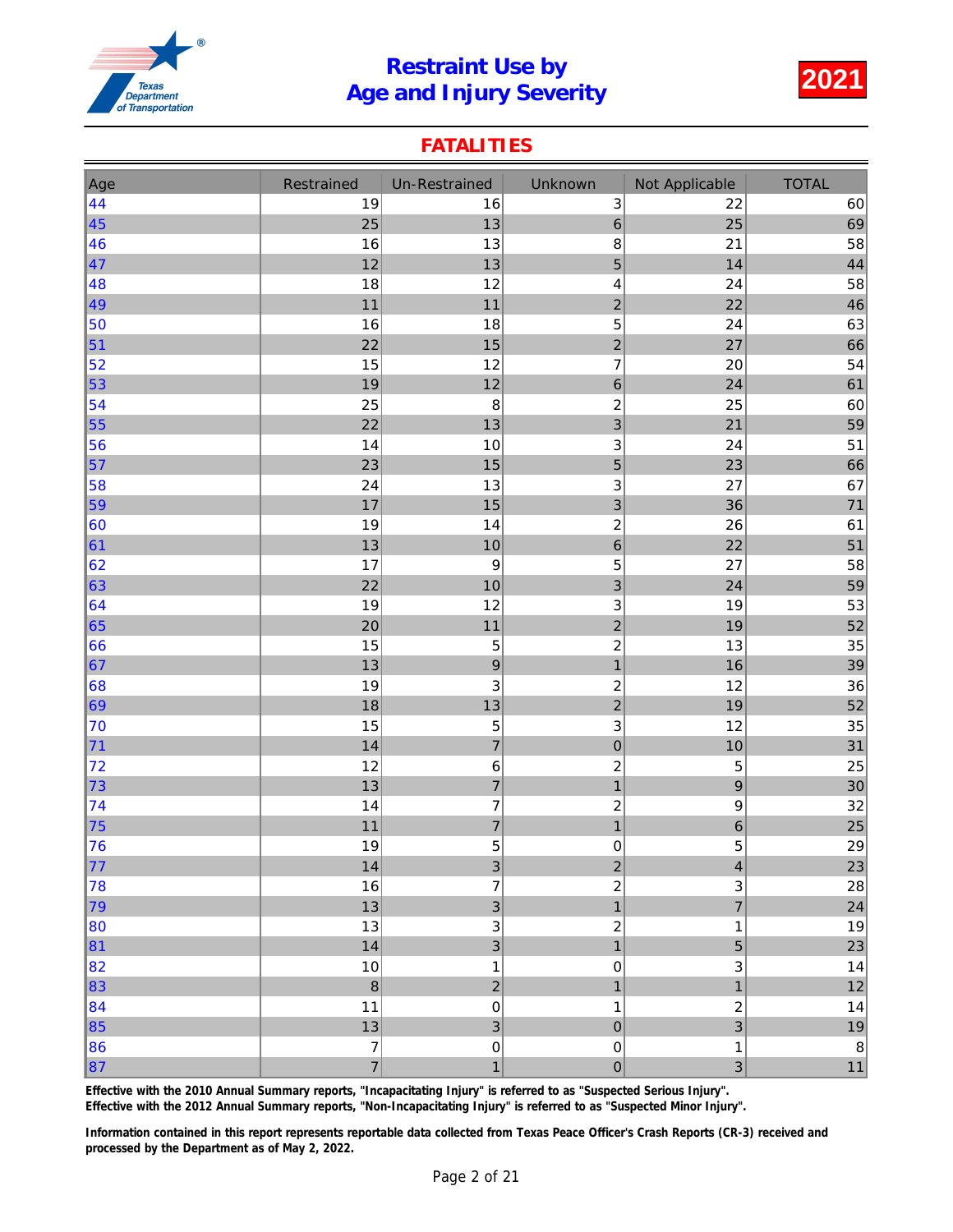

### **FATALITIES**

| Age            | Restrained | Un-Restrained  | <b>Unknown</b> | Not Applicable | <b>TOTAL</b> |
|----------------|------------|----------------|----------------|----------------|--------------|
| 88             | 2          | 0              | 0              |                | 3            |
| 89             | 5          |                |                |                | 8            |
| 90             | ◠          | 0              |                |                | 3            |
| ∥91            | 6          | 2              | 0              | $\overline{0}$ | 8            |
| 92             | 2          |                |                | 0              | 4            |
| 93             | 2          |                | 0              | $\overline{0}$ | 3            |
| 94             |            | 0              | 0              | 0              | 4            |
| 95             |            | $\overline{0}$ |                | $\overline{0}$ | 2            |
| 96             |            | 0              | 0              | 0              |              |
| ∥97            | $\Omega$   |                | 0              | $\overline{0}$ |              |
| 98             | O          | ი              | ი              | 0              | 0            |
| 99 & Over      | O          | $\Omega$       |                | $\Omega$       |              |
| <b>Unknown</b> | 5          | 3              | 5              | 19             | 32           |
| Invalid        | $\Omega$   | $\mathbf 0$    | 0              | $\mathbf 0$    | 0            |
| Total          | 1,429      | 1,235          | 342            | 1,483          | 4,489        |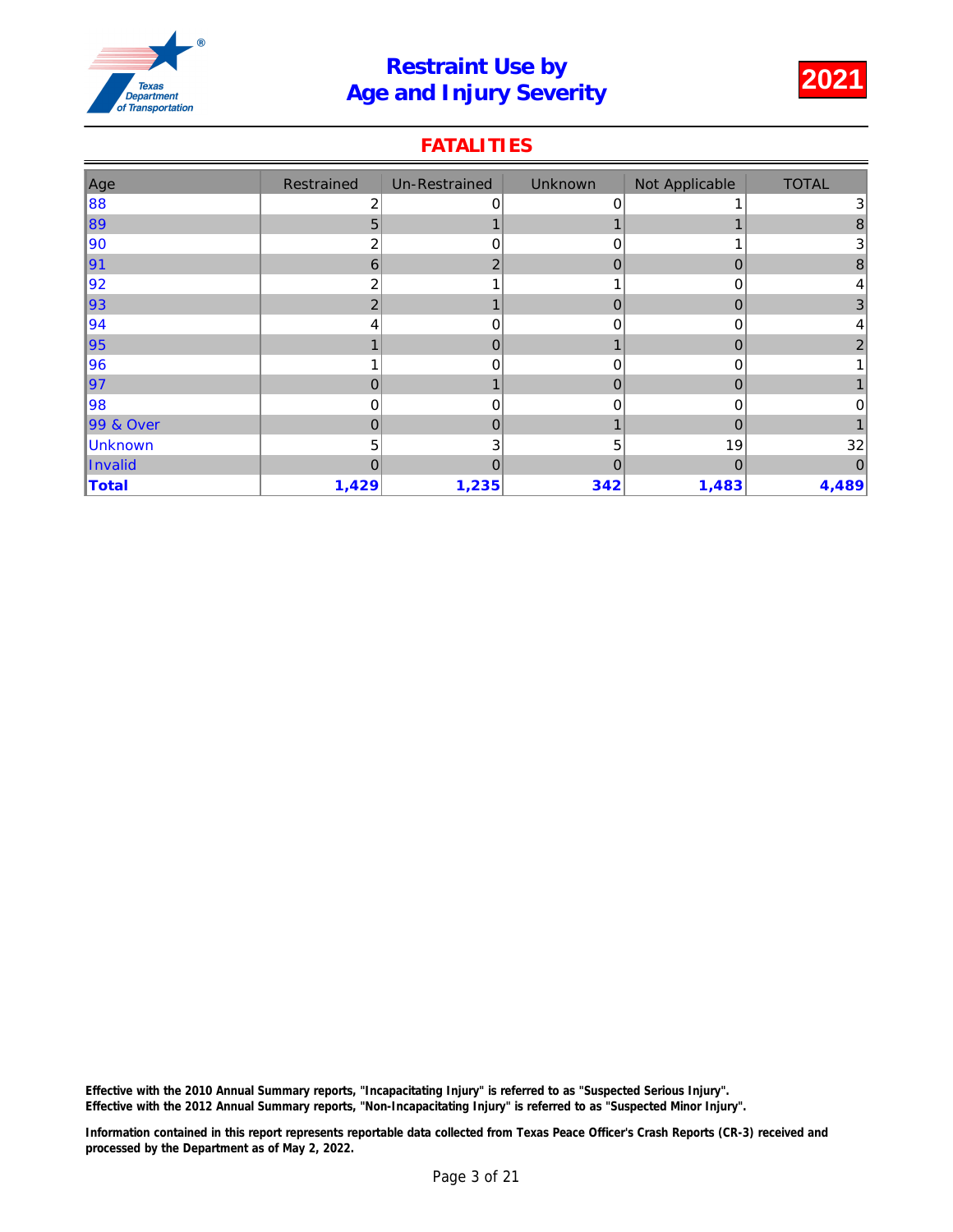

### SUSPECTED SERIOUS INJURIES

| Age              | Restrained | <b>Un-Restrained</b> | Unknown        | Not Applicable           | <b>TOTAL</b> |
|------------------|------------|----------------------|----------------|--------------------------|--------------|
| 0                | 18         | 10                   | 1              | $\,0\,$                  | 29           |
| $\vert$ 1        | 27         | $\overline{c}$       | $\mathbf{1}$   | $\overline{2}$           | 32           |
| 2                | 23         | 10                   | 5              | 5                        | 43           |
| 3                | 38         | 14                   | 4              | $\overline{\mathcal{L}}$ | 60           |
| $\vert 4 \vert$  | 42         | 16                   | 6              | $\,6$                    | $70\,$       |
| $\vert$ 5        | 28         | 14                   | 4              | 10                       | 56           |
| 6                | 32         | 14                   | 6              | 9                        | 61           |
| 17               | 39         | 15                   | 3              | 15                       | 72           |
| 8                | 30         | 16                   | 3              | 10                       | 59           |
| ∥9               | 30         | 13                   | 6              | $6\phantom{1}6$          | 55           |
| 10               | 39         | 20                   | $\overline{c}$ | 11                       | 72           |
| 11               | 45         | 13                   | $\overline{a}$ | 13                       | 73           |
| 12               | 33         | 15                   | $\,6$          | 17                       | 71           |
| 13               | 49         | 32                   | 4              | 27                       | 112          |
| 14               | 50         | 33                   | 11             | 31                       | 125          |
| 15               | 66         | 36                   | 11             | 47                       | 160          |
| 16               | 139        | 57                   | 20             | 33                       | 249          |
| $\vert$ 17       | 202        | 78                   | 40             | 45                       | 365          |
| 18               | 267        | 93                   | 34             | 50                       | 444          |
| ∥19              | 325        | 102                  | 35             | 77                       | 539          |
| 20               | 325        | 116                  | 41             | 89                       | 571          |
| 21               | 299        | 125                  | 49             | 89                       | 562          |
| 22               | 261        | 115                  | 64             | 92                       | 532          |
| 23               | 295        | 90                   | 39             | 101                      | 525          |
| 24               | 296        | 100                  | 40             | 91                       | 527          |
| 25               | 263        | 83                   | 52             | 120                      | 518          |
| 26               | 263        | 90                   | 40             | 106                      | 499          |
| 27               | 304        | 92                   | 41             | 108                      | 545          |
| 28               | 264        | 87                   | 41             | 106                      | 498          |
| 29               | 261        | 79                   | 35             | 114                      | 489          |
| 30               | 255        | 81                   | 36             | 100                      | 472          |
| 31               | 227        | 62                   | 48             | 96                       | 433          |
| 32               | 221        | 57                   | 29             | 84                       | 391          |
| 33               | 212        | 66                   | 18             | 88                       | 384          |
| 34               | 203        | 57                   | 32             | 85                       | 377          |
| 35               | 196        | 72                   | 28             | 99                       | 395          |
| 36               | 176        | 60                   | 33             | 80                       | 349          |
| 37               | 168        | 53                   | 22             | 93                       | 336          |
| 38               | 181        | 46                   | 15             | 86                       | 328          |
| 39               | 191        | 38                   | 24             | 69                       | 322          |
| 40               | 182        | 35                   | 20             | 88                       | 325          |
| $\vert 41 \vert$ | 176        | 39                   | 30             | 88                       | 333          |
| 42               | 175        | 32                   | 14             | 81                       | 302          |
| 43               | 134        | 36                   | 17             | 76                       | 263          |

Effective with the 2010 Annual Summary reports, "Incapacitating Injury" is referred to as "Suspected Serious Injury".

Effective with the 2012 Annual Summary reports, "Non-Incapacitating Injury" is referred to as "Suspected Minor Injury".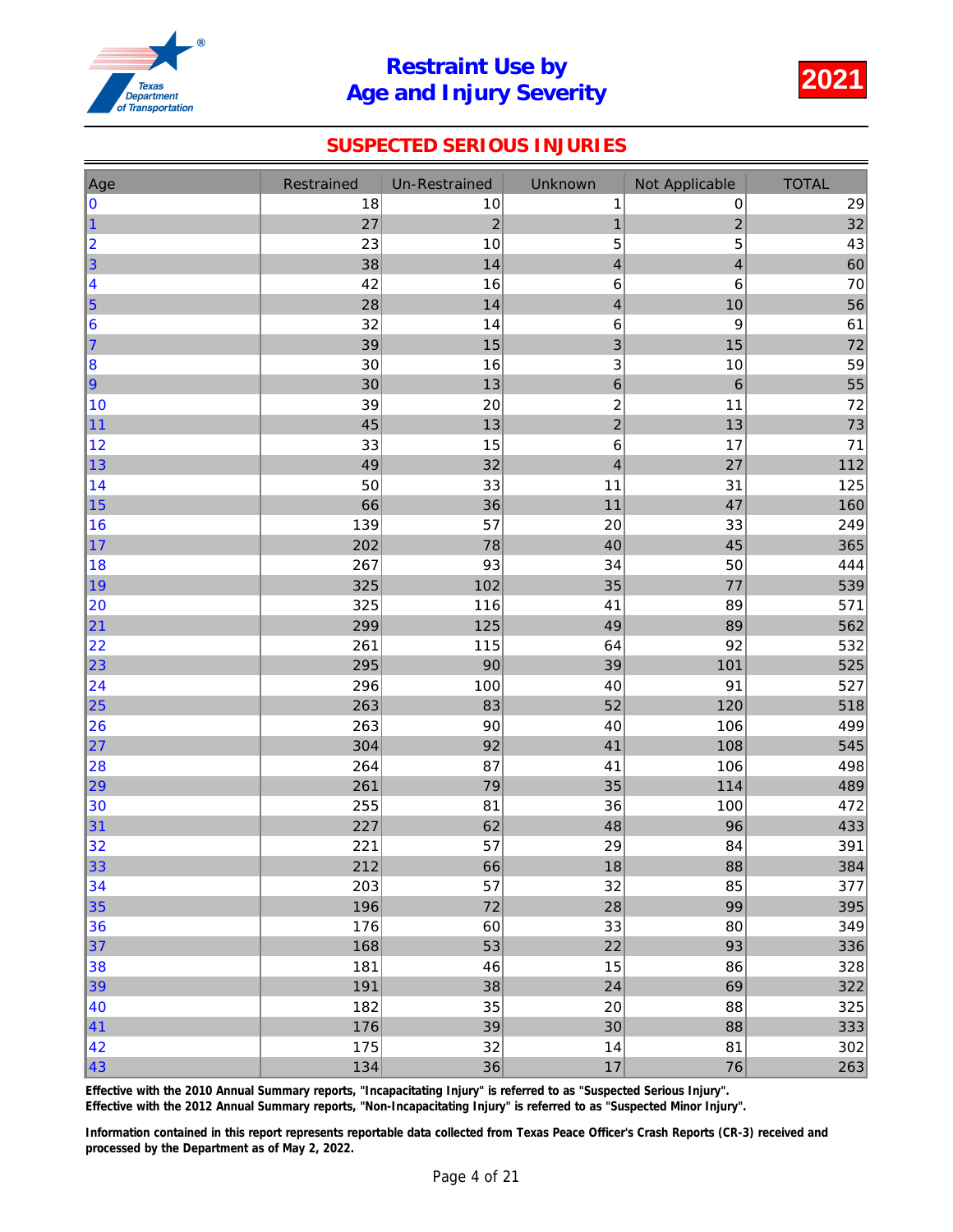# Restraint Use by Result in the DV of the Severity Control of the Severity Age and Injury Severity



### SUSPECTED SERIOUS INJURIES

| Age        | Restrained | Un-Restrained                    | Unknown                       | Not Applicable                     | <b>TOTAL</b> |
|------------|------------|----------------------------------|-------------------------------|------------------------------------|--------------|
| 44         | 147        | 32                               | 16                            | 79                                 | 274          |
| 45         | 150        | 25                               | 16                            | 74                                 | 265          |
| 46         | 151        | 22                               | 9                             | 67                                 | 249          |
| $\vert 47$ | 120        | 34                               | 15                            | 56                                 | 225          |
| 48         | 146        | 15                               | 15                            | 66                                 | 242          |
| 49         | 151        | 27                               | 13                            | 80                                 | 271          |
| 50         | 146        | 18                               | 16                            | 72                                 | 252          |
| $\vert$ 51 | 141        | 24                               | 11                            | 68                                 | 244          |
| 52         | 165        | 23                               | 14                            | 68                                 | 270          |
| 53         | 110        | 14                               | 10                            | 66                                 | 200          |
| 54         | 129        | 23                               | 16                            | 59                                 | 227          |
| 55         | 127        | 25                               | 11                            | 65                                 | 228          |
| 56         | 119        | 19                               | $\overline{7}$                | 54                                 | 199          |
| $\vert$ 57 | 124        | 21                               | $\overline{7}$                | 64                                 | 216          |
| 58         | 142        | 20                               | $\boldsymbol{9}$              | 59                                 | 230          |
| 59         | 120        | 19                               | 11                            | 57                                 | 207          |
| 60         | 121        | $\bf8$                           | 11                            | 65                                 | 205          |
| 61         | 117        | 13                               | 12                            | 49                                 | 191          |
| 62         | 115        | 10                               | 9                             | 41                                 | 175          |
| 63         | 104        | 11                               | 12                            | 55                                 | 182          |
| 64         | 110        | 10                               | 8                             | 33                                 | 161          |
| 65         | 110        | 14                               | 3                             | 35                                 | 162          |
| 66         | 66         | 5                                | $\overline{\mathbf{c}}$       | 43                                 | 116          |
| 67         | 74         | $\overline{7}$                   | 3                             | 33                                 | 117          |
| 68         | 71         | 4                                | 5                             | 39                                 | 119          |
| 69         | 71         | $\overline{7}$                   | 3                             | 20                                 | 101          |
| 70         | 77         | 5                                | $\overline{7}$                | 12                                 | 101          |
| 71         | 71         | 5                                | 3                             | 17                                 | 96           |
| 72         | 83         | 8                                | $\overline{\mathbf{c}}$       | 15                                 | 108          |
| 73         | 55         | 5                                | $\overline{a}$                | 13                                 | 75           |
| 74         | 56         | $\overline{\mathbf{c}}$          | 4                             | 8                                  | $70\,$       |
| 75         | 36         | $\overline{4}$                   | $\overline{a}$                | 11                                 | 53           |
| 76         | 41         | 6                                | 4                             | $\overline{\mathbf{7}}$            | 58           |
| $\vert$ 77 | 42         | $\overline{\mathbf{c}}$          | 3                             | $\,6$                              | 53           |
| 78         | 46         | 4                                | $\mathbf{1}$                  | 6                                  | 57           |
| 79         | 34         | $\overline{2}$                   | $\ensuremath{\mathsf{3}}$     | $\boldsymbol{9}$                   | 48           |
| 80         | 35         | 4                                | $\overline{c}$                | $\overline{5}$                     | 46           |
| 81         | 22         | 5                                | $\overline{2}$                | 3                                  | 32           |
| 82         | 14         | $\overline{7}$                   | $\mathbf 0$                   | 3                                  | 24           |
| 83         | 26         | $\mathbf{1}$                     | $\overline{c}$                | 3                                  | 32           |
| 84         | 18         | 1                                | $\mathbf 0$<br>$\overline{2}$ | $\boldsymbol{2}$<br>$\overline{2}$ | 21           |
| 85         | 14         | $\overline{0}$                   |                               |                                    | 18           |
| 86         | 12<br>16   | $\overline{c}$<br>$\overline{0}$ | $\pmb{0}$<br>$\overline{1}$   | $\mathbf 1$<br>$\mathbf 0$         | 15<br>$17\,$ |
| 87         |            |                                  |                               |                                    |              |

Effective with the 2010 Annual Summary reports, "Incapacitating Injury" is referred to as "Suspected Serious Injury".

Effective with the 2012 Annual Summary reports, "Non-Incapacitating Injury" is referred to as "Suspected Minor Injury".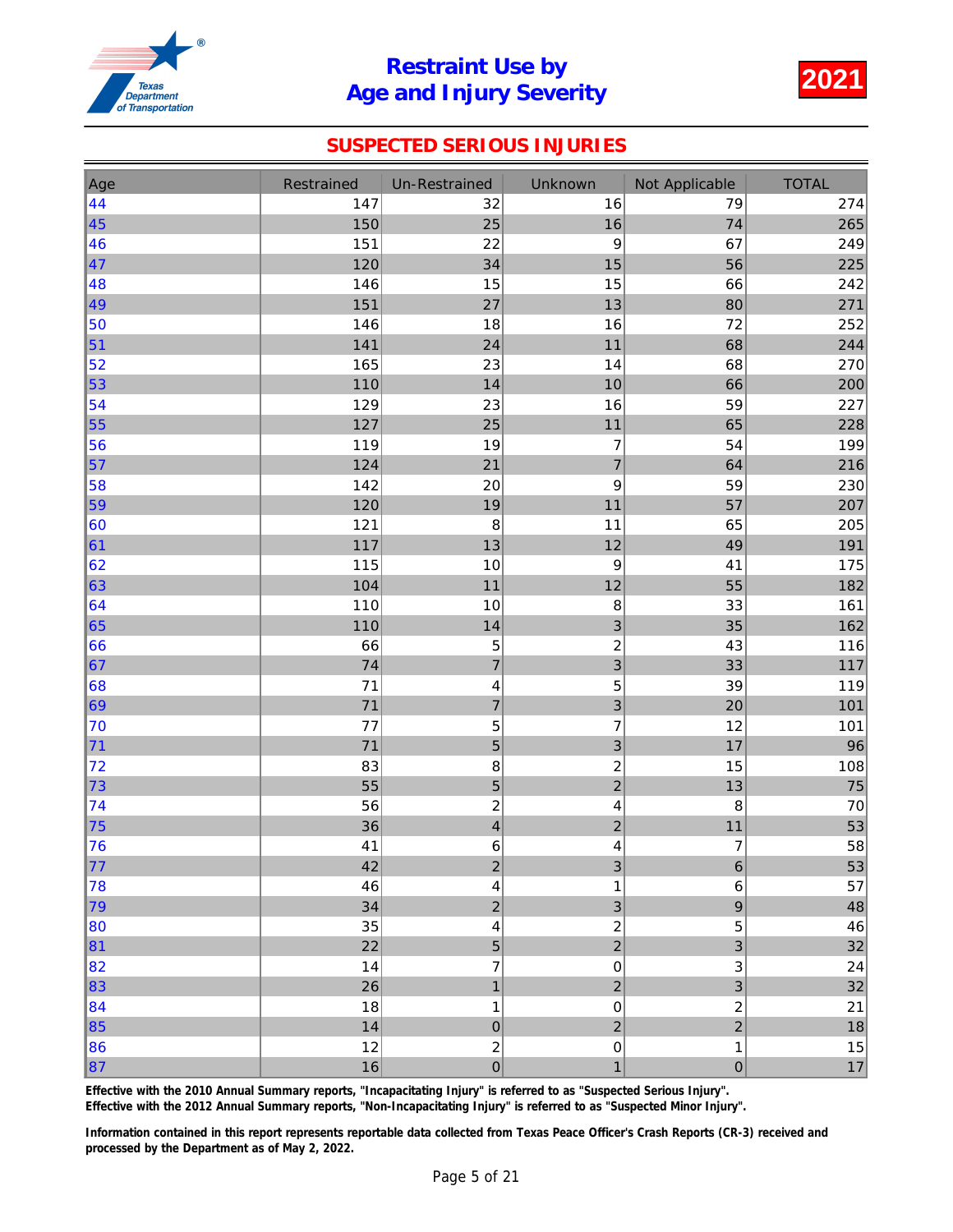

### SUSPECTED SERIOUS INJURIES

| Age       | Restrained | Un-Restrained | <b>Unknown</b> | Not Applicable | <b>TOTAL</b>    |
|-----------|------------|---------------|----------------|----------------|-----------------|
| 88        | 6          |               | $\Omega$       |                | 8 <sup>1</sup>  |
| 89        |            | $\Omega$      | 0              | $\Omega$       | 4               |
| 90        |            | 0             |                |                | 6               |
| ∥91       | 4          | $\Omega$      |                | $\Omega$       | 5 <sup>5</sup>  |
| 92        |            |               |                | 0              | $\vert 4 \vert$ |
| 93        |            |               | $\mathbf 0$    |                | 3 <sup>2</sup>  |
| 94        |            | 0             | 0              | 0              | 2               |
| 95        |            | $\Omega$      | 0              | $\Omega$       | 0               |
| 96        |            |               |                | 0              | 2               |
| ∥97       | O          | $\Omega$      | $\Omega$       | 0              | $\overline{0}$  |
| 98        |            | O             | ი              | O              |                 |
| 99 & Over |            | O             | O              |                |                 |
| Unknown   | 48         | 18            | 20             | 50             | 136             |
| Invalid   | 0          | $\mathbf 0$   | $\Omega$       | $\overline{0}$ | 0               |
| Total     | 10,970     | 2,848         | 1,338          | 4,291          | 19,447          |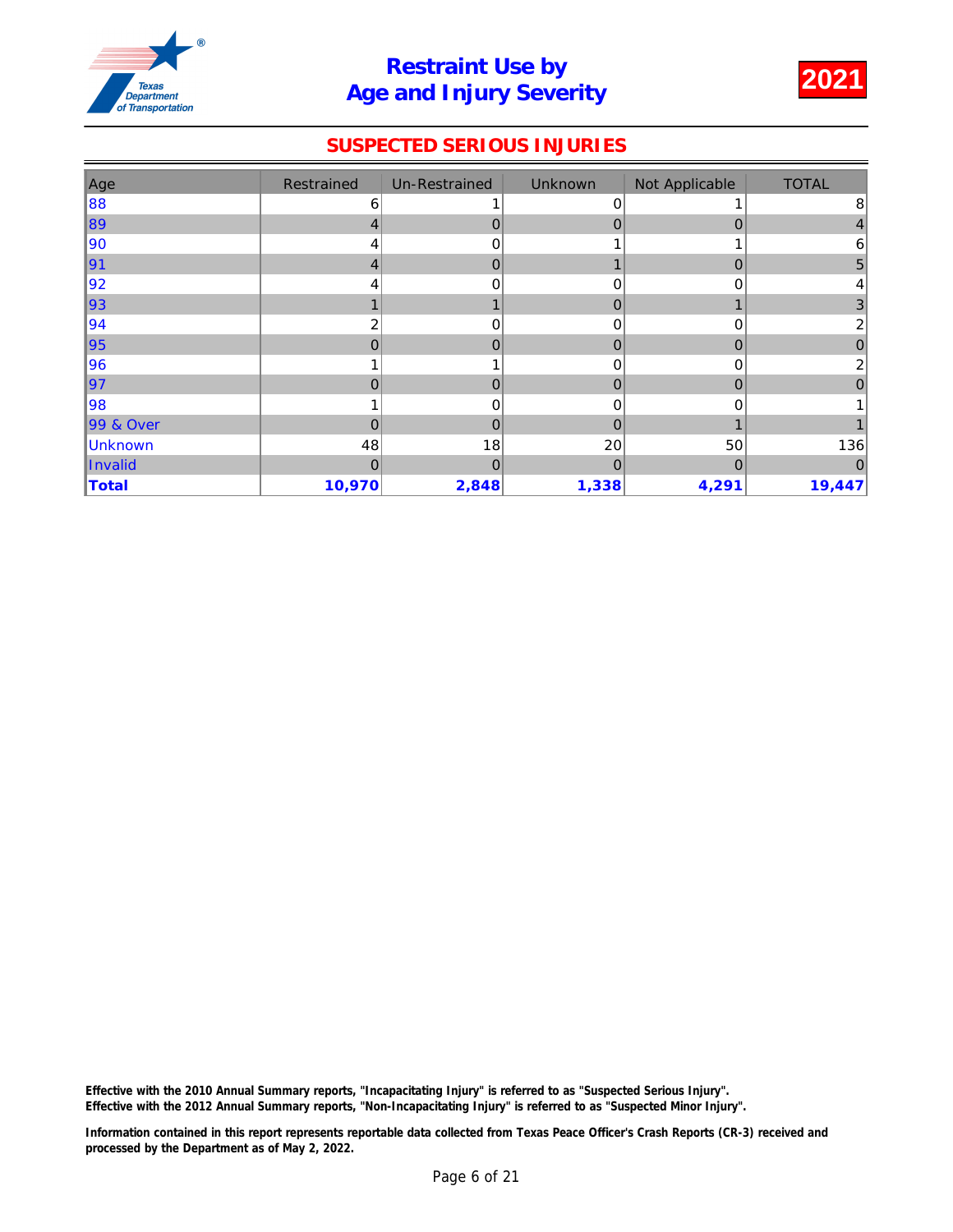

### SUSPECTED MINOR INJURIES

| Age       | Restrained | <b>Un-Restrained</b> | Unknown | Not Applicable | <b>TOTAL</b> |
|-----------|------------|----------------------|---------|----------------|--------------|
| 10        | 162        | 6                    | 3       | $\pmb{0}$      | 171          |
| 1         | 229        | 24                   | 3       | $\mathfrak{B}$ | 259          |
| 2         | 241        | 25                   | 11      | 8              | 285          |
| 3         | 264        | 26                   | 9       | 17             | 316          |
| 4         | 271        | 32                   | 10      | 21             | 334          |
| $\vert$ 5 | 291        | 37                   | 19      | 21             | 368          |
| 16        | 323        | 33                   | 18      | 43             | 417          |
| 17        | 317        | 34                   | 20      | 28             | 399          |
| 8         | 311        | 30                   | 14      | 43             | 398          |
| 9         | 354        | 32                   | 16      | 37             | 439          |
| 10        | 317        | 27                   | 13      | 41             | 398          |
| 11        | 344        | 33                   | 18      | 50             | 445          |
| 12        | 343        | 39                   | 13      | 83             | 478          |
| 13        | 369        | 38                   | 27      | 87             | 521          |
| 14        | 387        | 58                   | 22      | 123            | 590          |
| 15        | 555        | 79                   | 33      | 102            | 769          |
| 16        | 1,017      | 117                  | 55      | 122            | 1,311        |
| 17        | 1,415      | 112                  | 79      | 102            | 1,708        |
| 18        | 1,923      | 158                  | 98      | 122            | 2,301        |
| 19        | 2,088      | 147                  | 108     | 148            | 2,491        |
| 20        | 2,050      | 165                  | 117     | 143            | 2,475        |
| 21        | 2,068      | 129                  | 141     | 170            | 2,508        |
| 22        | 1,860      | 150                  | 127     | 150            | 2,287        |
| 23        | 1,749      | 152                  | 122     | 151            | 2,174        |
| 24        | 1,784      | 132                  | 137     | 154            | 2,207        |
| 25        | 1,718      | 110                  | 107     | 148            | 2,083        |
| 26        | 1,556      | 123                  | 104     | 144            | 1,927        |
| 27        | 1,485      | 121                  | 107     | 158            | 1,871        |
| 28        | 1,541      | 94                   | 107     | 141            | 1,883        |
| 29        | 1,488      | 110                  | 99      | 166            | 1,863        |
| 30        | 1,451      | 105                  | 113     | 125            | 1,794        |
| 31        | 1,441      | 90                   | 105     | 144            | 1,780        |
| 32        | 1,339      | 82                   | 86      | 167            | 1,674        |
| 33        | 1,301      | 84                   | 91      | 121            | 1,597        |
| 34        | 1,201      | 62                   | 82      | 121            | 1,466        |
| 35        | 1,153      | 76                   | 69      | 120            | 1,418        |
| 36        | 1,205      | 61                   | 82      | 108            | 1,456        |
| 37        | 1,082      | 54                   | 78      | 129            | 1,343        |
| 38        | 1,140      | 60                   | 76      | 111            | 1,387        |
| 39        | 1,035      | 62                   | 55      | 100            | 1,252        |
| 40        | 1,018      | 50                   | 63      | 103            | 1,234        |
| 41        | 1,052      | 42                   | 56      | 99             | 1,249        |
| 42        | 998        | 31                   | 64      | 107            | 1,200        |
| 43        | 852        | 39                   | 47      | 99             | 1,037        |

Effective with the 2010 Annual Summary reports, "Incapacitating Injury" is referred to as "Suspected Serious Injury".

Effective with the 2012 Annual Summary reports, "Non-Incapacitating Injury" is referred to as "Suspected Minor Injury".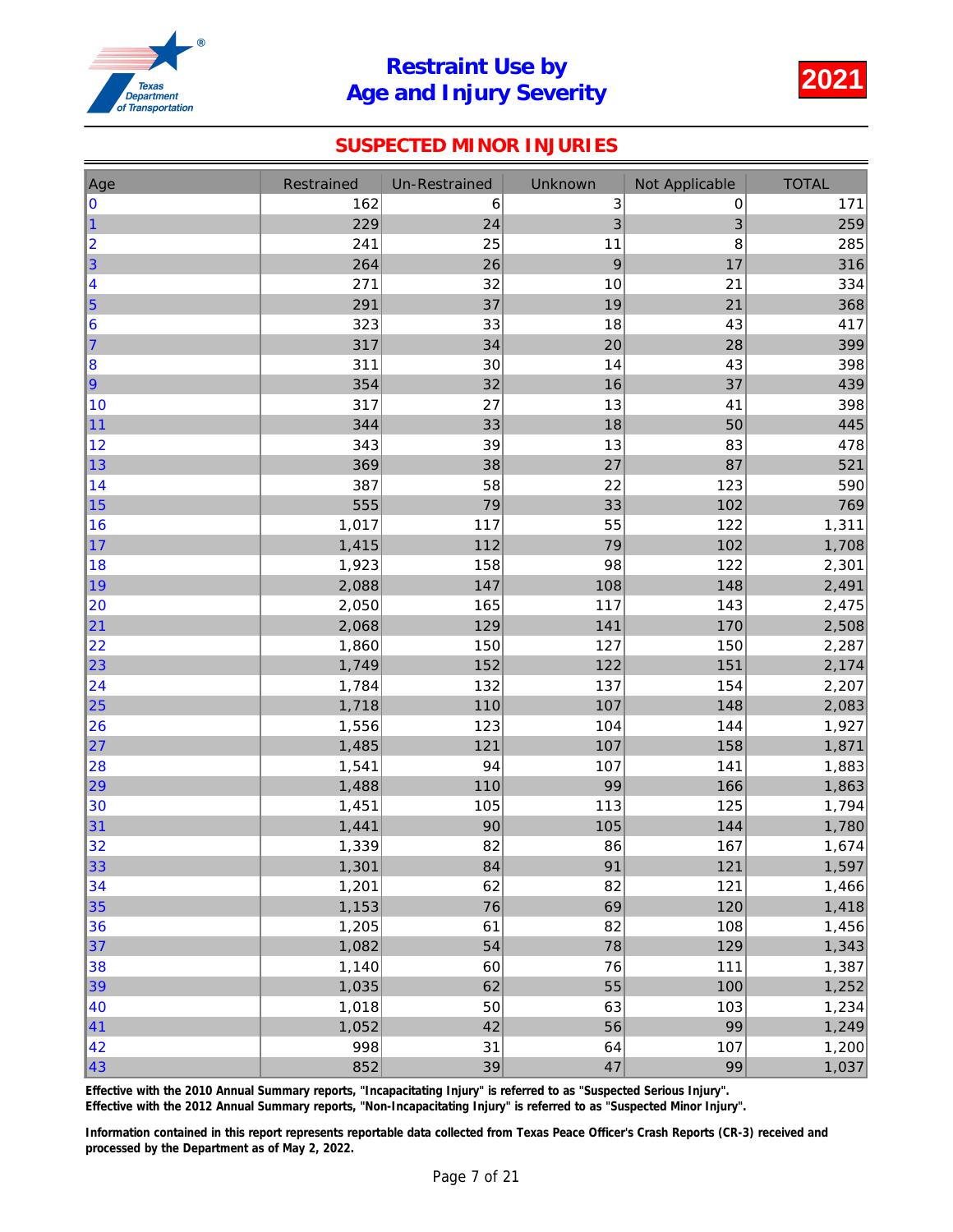

### SUSPECTED MINOR INJURIES

| Age        | Restrained | <b>Un-Restrained</b>    | Unknown                 | Not Applicable   | <b>TOTAL</b> |
|------------|------------|-------------------------|-------------------------|------------------|--------------|
| 44         | 949        | 35                      | 40                      | 82               | 1,106        |
| 45         | 919        | 32                      | 42                      | 102              | 1,095        |
| 46         | 860        | 25                      | 41                      | 103              | 1,029        |
| 47         | 894        | 29                      | 34                      | 94               | 1,051        |
| 48         | 825        | 27                      | 50                      | 83               | 985          |
| 49         | 870        | 27                      | 36                      | 90               | 1,023        |
| 50         | 869        | 29                      | 44                      | 97               | 1,039        |
| 51         | 842        | 17                      | 43                      | 102              | 1,004        |
| 52         | 797        | 24                      | 40                      | 85               | 946          |
| 53         | 725        | 28                      | 35                      | 78               | 866          |
| 54         | 748        | 16                      | 49                      | 79               | 892          |
| 55         | 749        | 24                      | 27                      | 98               | 898          |
| 56         | 773        | 21                      | 32                      | 78               | 904          |
| 57         | 795        | 21                      | 38                      | 90               | 944          |
| 58         | 737        | 20                      | 38                      | 71               | 866          |
| 59         | 717        | 20                      | 25                      | 96               | 858          |
| 60         | 657        | 23                      | 33                      | 90               | 803          |
| 61         | 697        | 12                      | 23                      | 82               | 814          |
| 62         | 627        | 11                      | 28                      | 71               | 737          |
| 63         | 620        | 15                      | 31                      | 66               | 732          |
| 64         | 583        | 13                      | 22                      | 67               | 685          |
| 65         | 533        | 12                      | 20                      | 44               | 609          |
| 66         | 489        | $\overline{7}$          | 19                      | 54               | 569          |
| 67         | 481        | 6                       | 21                      | 37               | 545          |
| 68         | 430        | 8                       | 18                      | 36               | 492          |
| ∣69        | 424        | 3                       | 14                      | 38               | 479          |
| 70         | 397        | 11                      | 12                      | 32               | 452          |
| 71         | 358        | 8                       | 21                      | 17               | 404          |
| 72         | 361        | 11                      | 11                      | 26               | 409          |
| 73         | 328        | 9                       | 16                      | 22               | 375          |
| 74         | 333        | $\overline{7}$          | 15                      | 24               | 379          |
| 75         | 286        | 6                       | 9                       | $\overline{7}$   | 308          |
| 76         | 274        | 5                       | 6                       | 16               | 301          |
| 77         | 219        | $\overline{\mathbf{r}}$ | $\overline{\mathbf{c}}$ | 17               | 242          |
| 78         | 248        | 4                       | $\overline{\mathbf{7}}$ | 10               | 269          |
| 79         | 189        | 3                       | $\mathfrak{B}$          | $\boldsymbol{9}$ | 204          |
| 80         | 156        | 6                       | $\,6$                   | 5                | 173          |
| 81         | 146        | $\overline{\mathbf{4}}$ | $\overline{\mathbf{4}}$ | $\overline{7}$   | 161          |
| 82         | 141        | 5                       | 4                       | $\mathbf 1$      | 151          |
| 83         | 118        | 6                       | $\overline{\mathbf{4}}$ | 3                | 131          |
| 84         | 91         | 3                       | $\overline{c}$          | 5                | 101          |
| $\vert$ 85 | 102        | $\overline{c}$          | $\overline{2}$          | $\overline{2}$   | 108          |
| 86         | 93         | $\overline{c}$          | $\mathbf{1}$            | $\pmb{0}$        | 96           |
| $\vert$ 87 | 64         | $\overline{1}$          | $\mathbf{1}$            | $\mathbf 0$      | 66           |

Effective with the 2010 Annual Summary reports, "Incapacitating Injury" is referred to as "Suspected Serious Injury".

Effective with the 2012 Annual Summary reports, "Non-Incapacitating Injury" is referred to as "Suspected Minor Injury".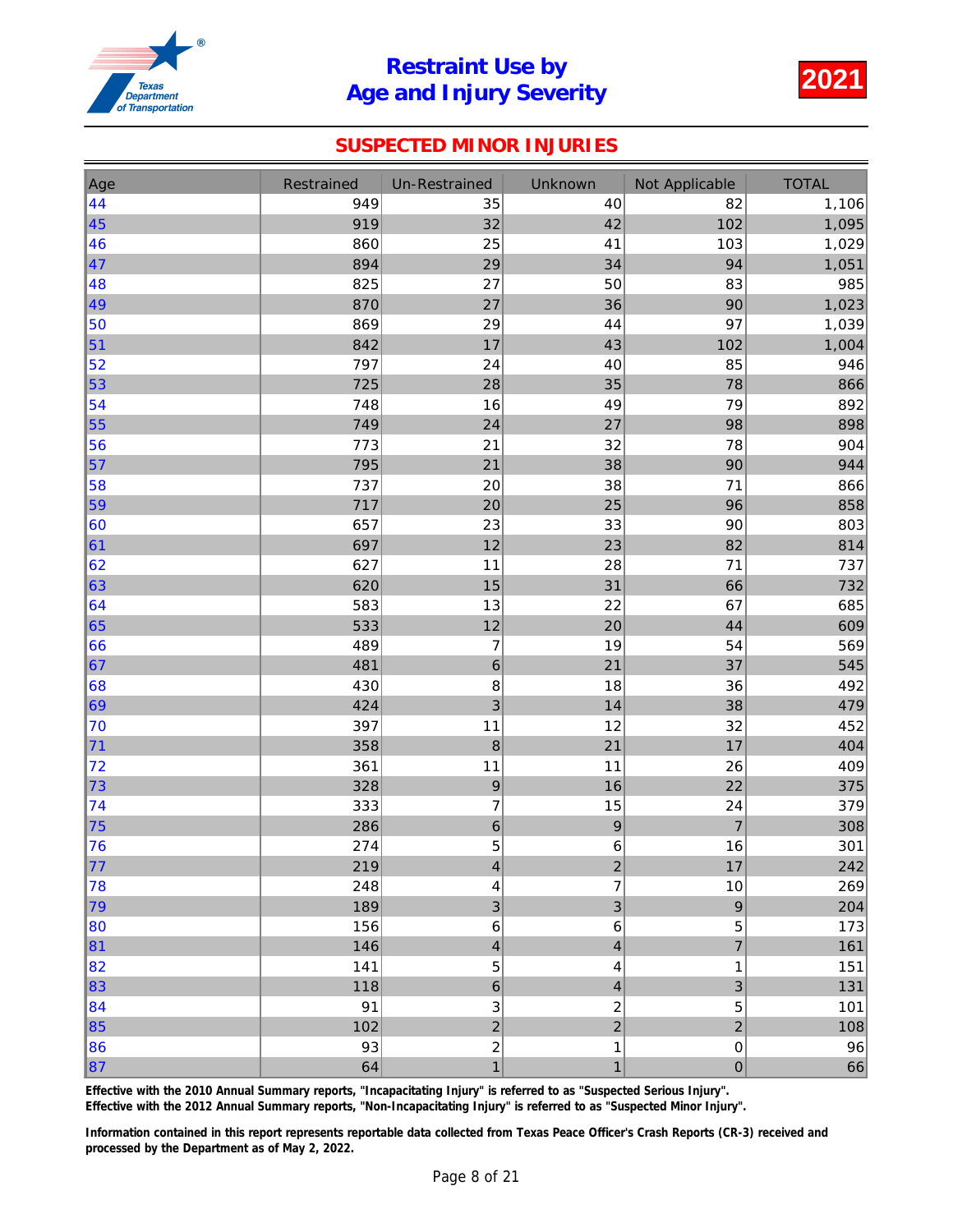

### SUSPECTED MINOR INJURIES

| Age            | Restrained | Un-Restrained | Unknown        | Not Applicable | <b>TOTAL</b> |
|----------------|------------|---------------|----------------|----------------|--------------|
| 88             | 51         | 0             |                | 2              | 54           |
| 89             | 54         | 0             |                |                | 56           |
| 90             | 35         |               |                | 2              | 39           |
| 91             | 33         | 0             | $\Omega$       |                | 34           |
| 92             | 21         |               | 0              | 2              | 24           |
| 93             | 18         | 0             | $\overline{2}$ | $\mathbf 0$    | 20           |
| 94             | 13         | O             | 0              | 0              | 13           |
| 95             | 4          |               | $\Omega$       | $\overline{0}$ | 5            |
| 96             | 6          | 0             | 0              | 0              | 6            |
| 97             |            | 0             | $\mathbf 0$    | $\mathbf 0$    |              |
| 98             | 3          | 0             | $\Omega$       | $\Omega$       | 3            |
| 99 & Over      | 4          | 0             | 3              | $\Omega$       |              |
| <b>Unknown</b> | 309        | 24            | 53             | 30             | 416          |
| Invalid        | 0          | $\Omega$      | $\Omega$       | $\overline{0}$ |              |
| <b>Total</b>   | 68,160     | 3,900         | 3,854          | 6,634          | 82,548       |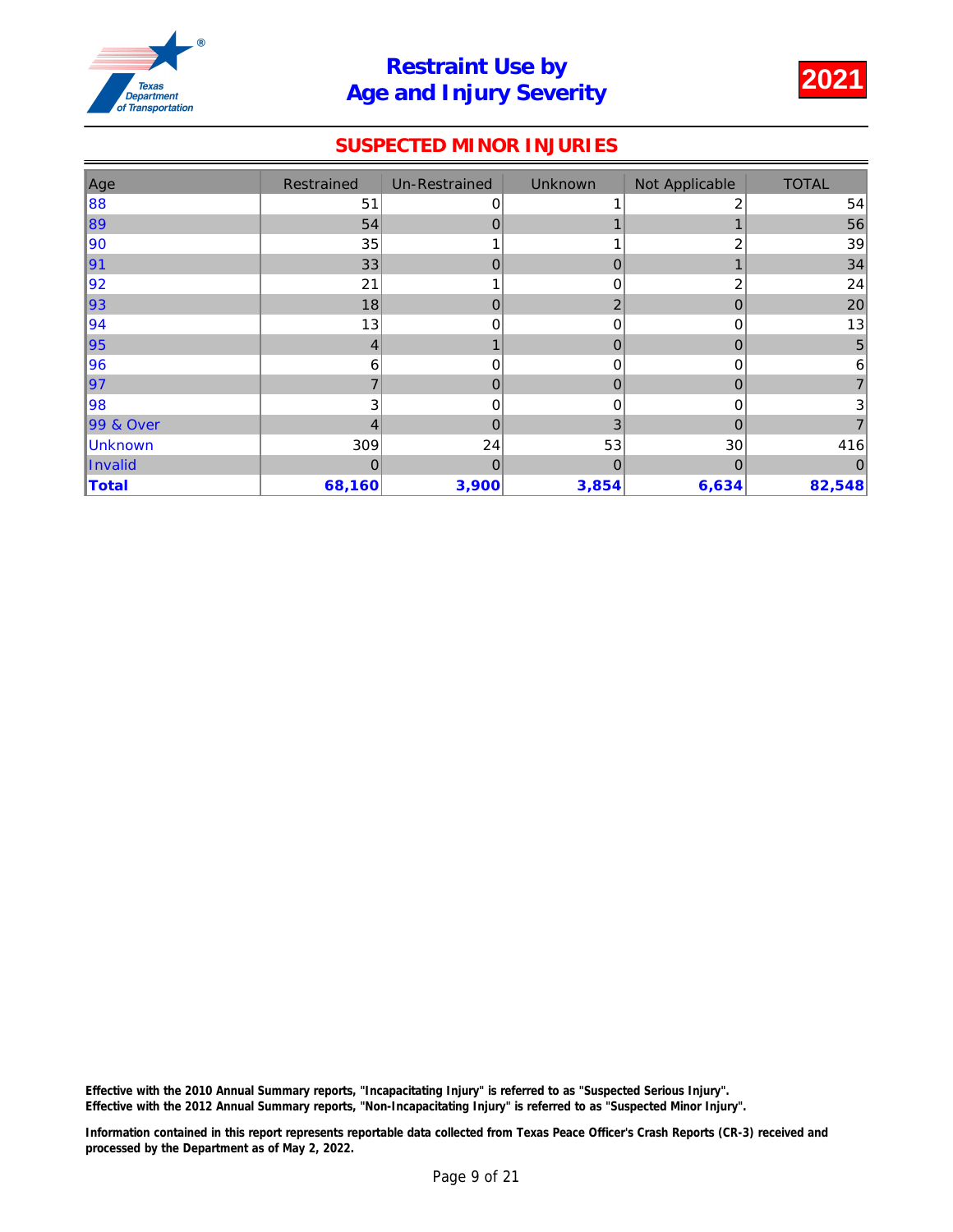

#### POSSIBLE INJURIES

| Age       | Restrained | <b>Un-Restrained</b> | Unknown | Not Applicable | <b>TOTAL</b> |
|-----------|------------|----------------------|---------|----------------|--------------|
| 0         | 625        | 24                   | 14      | 5              | 668          |
| $\vert$ 1 | 902        | 22                   | 16      | $\overline{7}$ | 947          |
| 2         | 748        | 34                   | 13      | 13             | 808          |
| 3         | 715        | 31                   | 21      | 9              | 776          |
| 4         | 751        | 39                   | 33      | 5              | 828          |
| $\vert$ 5 | 748        | 42                   | 44      | 15             | 849          |
| 6         | 757        | 40                   | 32      | 18             | 847          |
| 17        | 767        | 37                   | 35      | 27             | 866          |
| 8         | 803        | 31                   | 46      | 31             | 911          |
| 9         | 750        | 28                   | 39      | 23             | 840          |
| 10        | 723        | 34                   | 34      | 29             | 820          |
| 11        | 690        | 35                   | 38      | 43             | 806          |
| 12        | 721        | 31                   | 34      | 37             | 823          |
| 13        | 774        | 35                   | 39      | 32             | 880          |
| 14        | 842        | 67                   | 56      | 50             | 1,015        |
| 15        | 1,018      | 81                   | 87      | 56             | 1,242        |
| 16        | 1,681      | 108                  | 95      | 82             | 1,966        |
| 17        | 2,212      | 108                  | 108     | 72             | 2,500        |
| 18        | 3,072      | 130                  | 147     | 64             | 3,413        |
| 19        | 3,458      | 115                  | 187     | 76             | 3,836        |
| 20        | 3,390      | 103                  | 169     | 93             | 3,755        |
| 21        | 3,266      | 83                   | 194     | 86             | 3,629        |
| 22        | 3,040      | 105                  | 174     | 80             | 3,399        |
| 23        | 2,995      | 99                   | 185     | 81             | 3,360        |
| 24        | 2,983      | 94                   | 180     | 89             | 3,346        |
| 25        | 2,875      | 93                   | 145     | 90             | 3,203        |
| 26        | 2,750      | 74                   | 154     | 109            | 3,087        |
| 27        | 2,571      | 88                   | 173     | 94             | 2,926        |
| 28        | 2,599      | 65                   | 175     | 94             | 2,933        |
| ∥29       | 2,630      | 60                   | 164     | 93             | 2,947        |
| 30        | 2,625      | 65                   | 156     | 92             | 2,938        |
| 31        | 2,393      | 70                   | 129     | 102            | 2,694        |
| 32        | 2,368      | 60                   | 112     | 74             | 2,614        |
| 33        | 2,261      | 63                   | 139     | 75             | 2,538        |
| 34        | 2,174      | 41                   | 110     | 75             | 2,400        |
| 35        | 2,247      | 40                   | 131     | 87             | 2,505        |
| 36        | 2,142      | 54                   | 118     | 78             | 2,392        |
| 37        | 2,007      | 45                   | 110     | 59             | 2,221        |
| 38        | 2,037      | 37                   | 113     | 65             | 2,252        |
| 39        | 1,999      | 45                   | 104     | 80             | 2,228        |
| 40        | 2,015      | 50                   | 107     | 72             | 2,244        |
| 41        | 1,864      | 31                   | 96      | 71             | 2,062        |
| 42        | 1,841      | 43                   | 91      | 62             | 2,037        |
| ∥43       | 1,727      | 40                   | 79      | 57             | 1,903        |

Effective with the 2010 Annual Summary reports, "Incapacitating Injury" is referred to as "Suspected Serious Injury".

Effective with the 2012 Annual Summary reports, "Non-Incapacitating Injury" is referred to as "Suspected Minor Injury".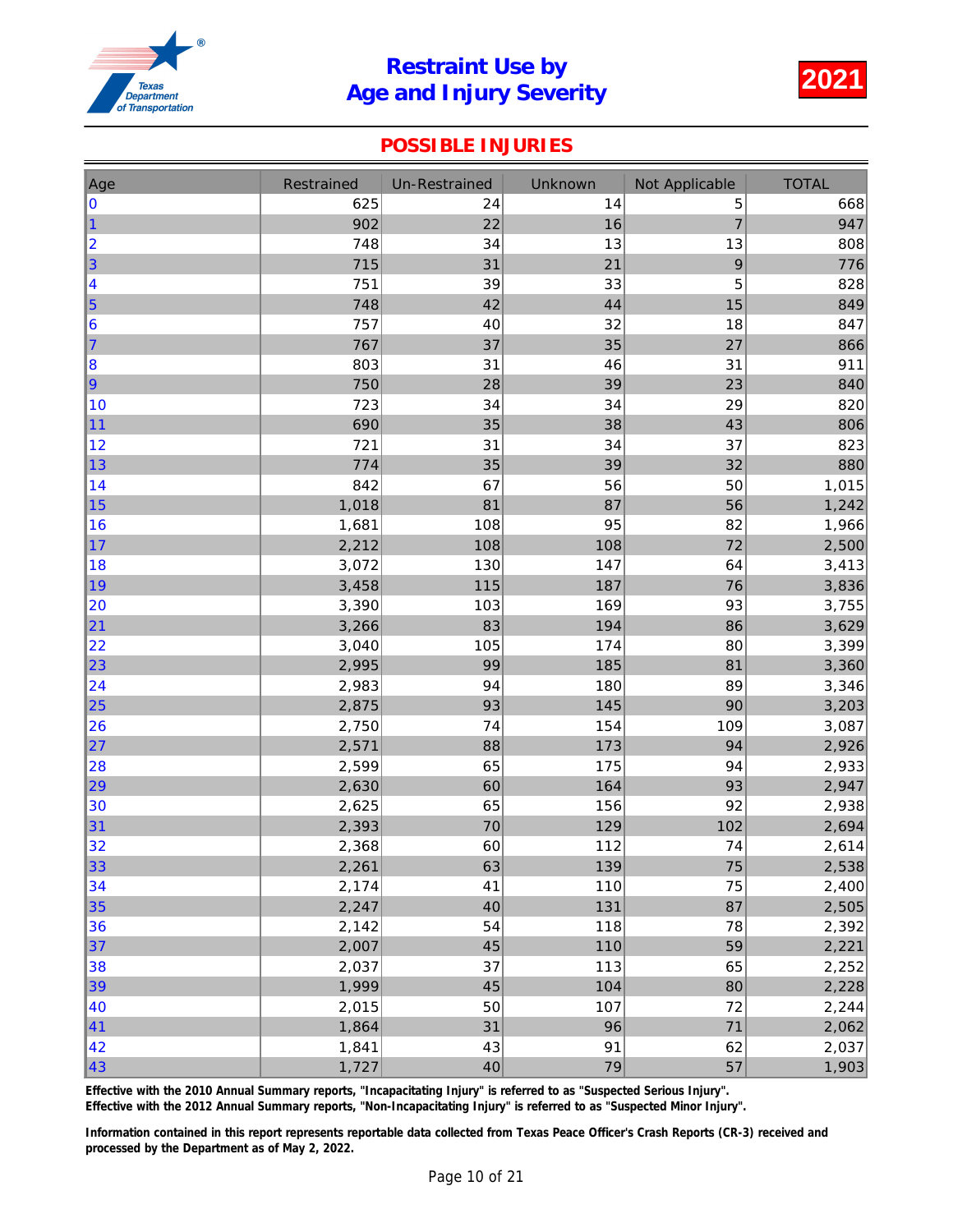

#### POSSIBLE INJURIES

| Age      | Restrained | <b>Un-Restrained</b>    | Unknown        | Not Applicable   | <b>TOTAL</b> |
|----------|------------|-------------------------|----------------|------------------|--------------|
| 44       | 1,711      | 34                      | 78             | 75               | 1,898        |
| 45       | 1,703      | 26                      | 75             | 66               | 1,870        |
| 46       | 1,639      | 28                      | 74             | 61               | 1,802        |
| 47       | 1,625      | 30                      | 61             | 59               | 1,775        |
| 48       | 1,628      | 29                      | 65             | 58               | 1,780        |
| 49       | 1,572      | 28                      | 81             | 58               | 1,739        |
| 50       | 1,704      | 24                      | 68             | 66               | 1,862        |
| 51       | 1,579      | 19                      | 81             | 56               | 1,735        |
| 52       | 1,559      | 24                      | 66             | 54               | 1,703        |
| 53       | 1,509      | 16                      | 50             | 67               | 1,642        |
| 54       | 1,421      | 16                      | 70             | 65               | 1,572        |
| 55       | 1,452      | 21                      | 48             | 61               | 1,582        |
| 56       | 1,479      | 21                      | 53             | 65               | 1,618        |
| 57       | 1,398      | 20                      | 65             | 63               | 1,546        |
| 58       | 1,363      | 18                      | 73             | 48               | 1,502        |
| 59       | 1,308      | $\overline{7}$          | 63             | 45               | 1,423        |
| 60       | 1,250      | 13                      | 63             | 46               | 1,372        |
| 61       | 1,194      | 11                      | 47             | 48               | 1,300        |
| 62       | 1,227      | 15                      | 50             | 47               | 1,339        |
| 63       | 1,126      | 13                      | 40             | 36               | 1,215        |
| 64       | 1,157      | 11                      | 43             | 45               | 1,256        |
| 65       | 1,019      | 9                       | 40             | 39               | 1,107        |
| 66       | 889        | 5                       | 31             | 42               | 967          |
| 67       | 856        | $\overline{7}$          | 27             | 39               | 929          |
| 68       | 834        | 5                       | 44             | 25               | 908          |
| 69       | 719        | 3                       | 22             | 17               | 761          |
| 70       | 715        | 9                       | 29             | 28               | 781          |
| 71       | 632        | 8                       | 27             | 20               | 687          |
| 72       | 603        | 8                       | 13             | 20               | 644          |
| 73       | 598<br>581 | $\overline{7}$<br>5     | 17<br>24       | 13<br>10         | 635<br>620   |
| 74<br>75 | 493        | 5                       | 19             | 11               | 528          |
| 76       | 425        | 6                       | 12             | 11               | 454          |
| 77       | 407        | 1                       | 15             | $\,6$            | 429          |
| 78       | 348        | 3                       | 9              | 8                | 368          |
| ∣79      | 291        | $\overline{\mathbf{4}}$ | 8              | $\overline{7}$   | 310          |
| 80       | 280        | 0                       | $\overline{7}$ | 3                | 290          |
| 81       | 228        | $\overline{c}$          | 12             | $\mathbf{1}$     | 243          |
| 82       | 216        | $\overline{c}$          | 8              | 3                | 229          |
| 83       | 177        | $\mathbf{1}$            | 9              | $\mathbf{1}$     | 188          |
| 84       | 171        | 0                       | 6              | $\boldsymbol{0}$ | 177          |
| 85       | 142        | $\mathbf{1}$            | 3              | 3                | 149          |
| 86       | 128        | 1                       | 3              | $\mathbf{1}$     | 133          |
| 87       | 113        | $\mathbf{1}$            | $\mathbf{3}$   | $\overline{c}$   | 119          |

Effective with the 2010 Annual Summary reports, "Incapacitating Injury" is referred to as "Suspected Serious Injury".

Effective with the 2012 Annual Summary reports, "Non-Incapacitating Injury" is referred to as "Suspected Minor Injury".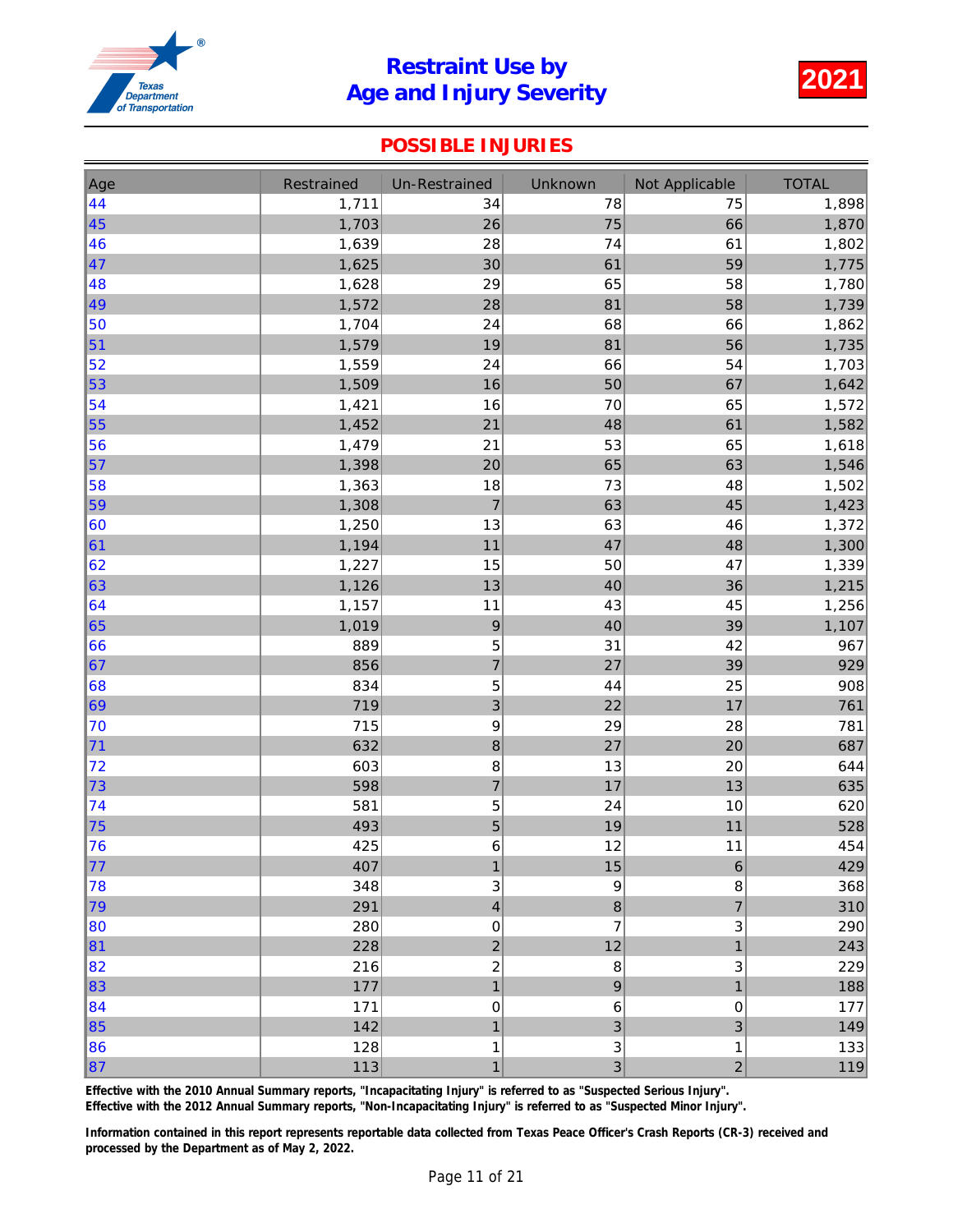

### POSSIBLE INJURIES

| Age            | Restrained | Un-Restrained | <b>Unknown</b> | Not Applicable | <b>TOTAL</b>    |
|----------------|------------|---------------|----------------|----------------|-----------------|
| 88             | 84         | 3             |                |                | 89              |
| 89             | 85         |               |                | $\mathbf 0$    | 87              |
| 90             | 43         |               | 0              | 0              | 44              |
| 91             | 35         |               | $\Omega$       | $\mathbf 0$    | 36              |
| 92             | 25         |               |                |                | 27              |
| 93             | 29         | 0             | $\Omega$       | $\mathbf 0$    | 29              |
| 94             | 5          | 0             |                | 0              | 6               |
| 95             |            |               | $\Omega$       | $\Omega$       | 8               |
| 96             | 10         |               | 0              | 0              | 10 <sup>1</sup> |
| 97             | 3          | 0             | $\mathbf{0}$   | $\mathbf 0$    | 3 <sup>1</sup>  |
| 98             |            | 0             | $\Omega$       | 0              |                 |
| 99 & Over      | 15         | $\Omega$      |                | $\overline{2}$ | 18              |
| <b>Unknown</b> | 534        | 53            | 96             | 52             | 735             |
| Invalid        | 0          | $\Omega$      | $\mathbf{0}$   | $\overline{0}$ |                 |
| Total          | 123,902    | 3,197         | 6,229          | 4,207          | 137,535         |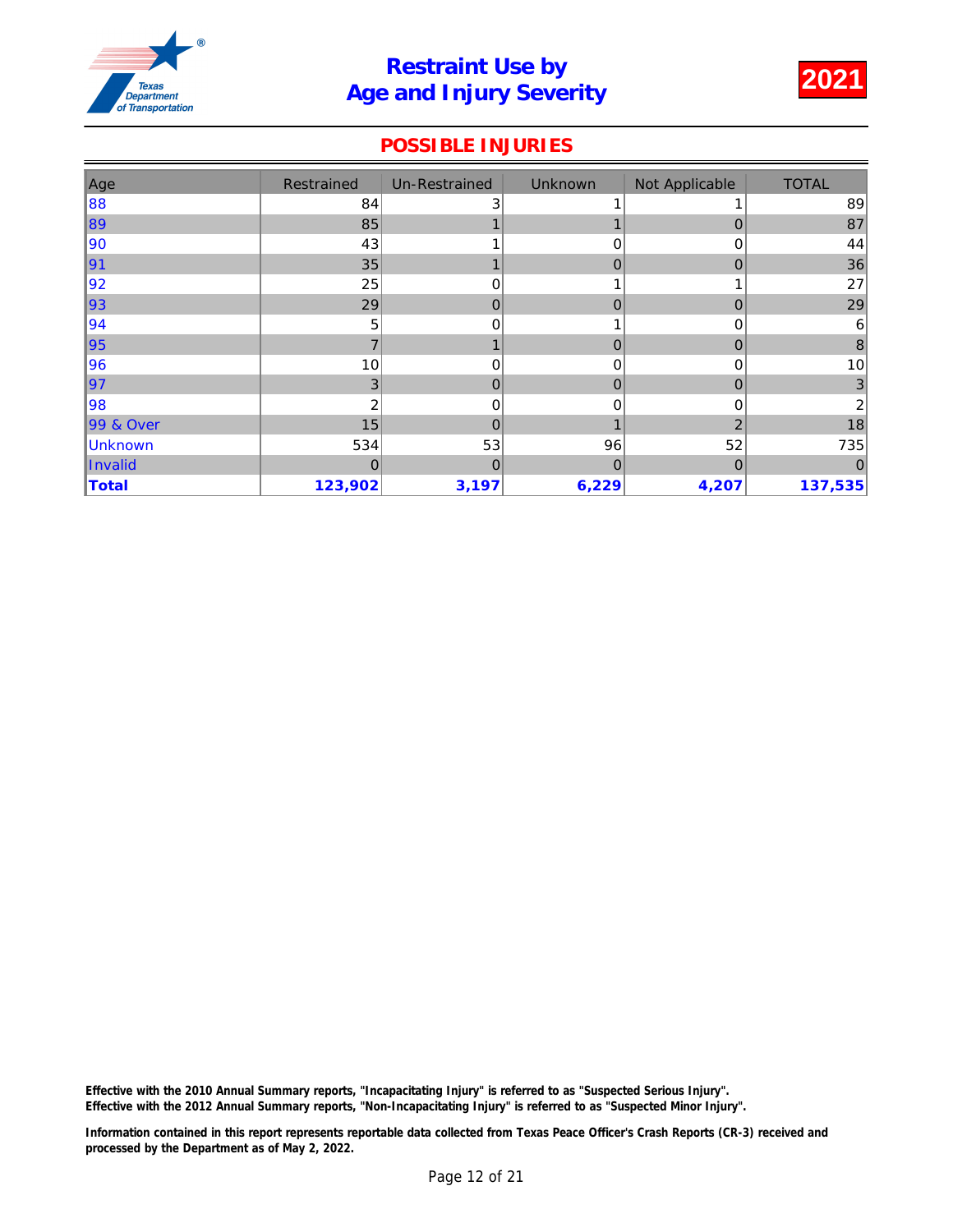

#### NOT INJURED

| Age       | Restrained | <b>Un-Restrained</b> | Unknown | Not Applicable | <b>TOTAL</b> |
|-----------|------------|----------------------|---------|----------------|--------------|
| 10        | 5,597      | 47                   | 95      | 30             | 5,769        |
| $\vert$ 1 | 9,286      | 95                   | 150     | 52             | 9,583        |
| 2         | 8,099      | 111                  | 128     | 53             | 8,391        |
| 3         | 7,782      | 138                  | 185     | 48             | 8,153        |
| 4         | 7,563      | 184                  | 218     | 84             | 8,049        |
| 5         | 7,632      | 276                  | 312     | 193            | 8,413        |
| 16        | 7,280      | 268                  | 314     | 249            | 8,111        |
| 17        | 6,932      | 251                  | 316     | 263            | 7,762        |
| 8         | 6,718      | 266                  | 353     | 310            | 7,647        |
| 9         | 6,451      | 247                  | 306     | 354            | 7,358        |
| 10        | 6,465      | 357                  | 319     | 362            | 7,503        |
| 11        | 6,359      | 474                  | 436     | 461            | 7,730        |
| 12        | 6,657      | 429                  | 491     | 411            | 7,988        |
| 13        | 6,921      | 490                  | 478     | 464            | 8,353        |
| 14        | 7,721      | 508                  | 525     | 516            | 9,270        |
| 15        | 9,947      | 575                  | 647     | 513            | 11,682       |
| 16        | 18,131     | 525                  | 878     | 426            | 19,960       |
| 17        | 24,212     | 467                  | 1,221   | 349            | 26,249       |
| 18        | 30,178     | 338                  | 1,356   | 193            | 32,065       |
| 19        | 30,449     | 308                  | 1,419   | 207            | 32,383       |
| 20        | 29,301     | 279                  | 1,393   | 160            | 31,133       |
| 21        | 28,811     | 277                  | 1,402   | 222            | 30,712       |
| 22        | 26,934     | 215                  | 1,309   | 174            | 28,632       |
| 23        | 25,722     | 228                  | 1,294   | 191            | 27,435       |
| 24        | 24,693     | 235                  | 1,181   | 170            | 26,279       |
| 25        | 23,816     | 219                  | 1,178   | 167            | 25,380       |
| 26        | 22,817     | 188                  | 1,184   | 164            | 24,353       |
| 27        | 22,291     | 200                  | 1,226   | 187            | 23,904       |
| 28        | 21,703     | 192                  | 1,121   | 181            | 23,197       |
| 29        | 21,572     | 184                  | 1,126   | 147            | 23,029       |
| 30        | 20,852     | 176                  | 1,115   | 144            | 22,287       |
| 31        | 19,880     | 153                  | 969     | 136            | 21,138       |
| 32        | 19,223     | 151                  | 986     | 136            | 20,496       |
| 33        | 18,445     | 160                  | 918     | 149            | 19,672       |
| 34        | 18,060     | 143                  | 924     | 131            | 19,258       |
| 35        | 17,733     | 132                  | 914     | 132            | 18,911       |
| 36        | 17,063     | 132                  | 876     | 123            | 18,194       |
| 37        | 16,672     | 123                  | 822     | 123            | 17,740       |
| 38        | 16,563     | 110                  | 753     | 111            | 17,537       |
| 39        | 16,036     | 86                   | 785     | 112            | 17,019       |
| 40        | 15,657     | 114                  | 752     | 121            | 16,644       |
| 41        | 14,932     | 104                  | 730     | 107            | 15,873       |
| 42        | 14,379     | 89                   | 667     | 114            | 15,249       |
| ∥43       | 13,496     | 90                   | 611     | 112            | 14,309       |

Effective with the 2010 Annual Summary reports, "Incapacitating Injury" is referred to as "Suspected Serious Injury".

Effective with the 2012 Annual Summary reports, "Non-Incapacitating Injury" is referred to as "Suspected Minor Injury".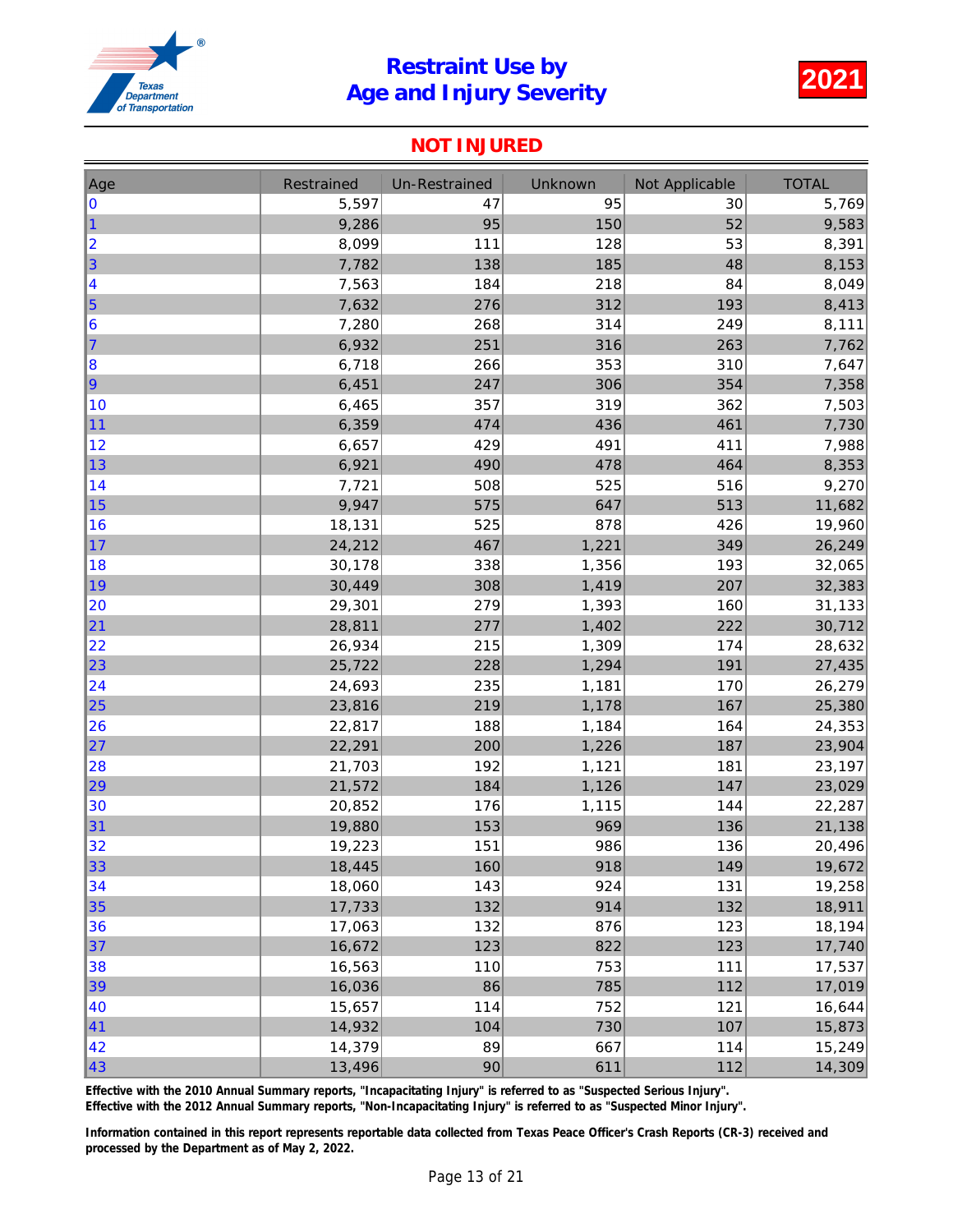

#### NOT INJURED

| Age        | Restrained | <b>Un-Restrained</b>     | Unknown | Not Applicable           | <b>TOTAL</b> |
|------------|------------|--------------------------|---------|--------------------------|--------------|
| 44         | 13,128     | 80                       | 563     | 99                       | 13,870       |
| 45         | 12,754     | 90                       | 600     | 91                       | 13,535       |
| 46         | 12,388     | 71                       | 501     | 89                       | 13,049       |
| 47         | 12,343     | 73                       | 528     | 90                       | 13,034       |
| 48         | 11,890     | 66                       | 484     | 89                       | 12,529       |
| 49         | 11,900     | 65                       | 534     | 96                       | 12,595       |
| 50         | 12,301     | 75                       | 553     | 107                      | 13,036       |
| 51         | 11,493     | 60                       | 467     | 90                       | 12,110       |
| 52         | 10,809     | 54                       | 479     | 91                       | 11,433       |
| 53         | 10,358     | 63                       | 434     | 75                       | 10,930       |
| 54         | 9,847      | 54                       | 453     | 77                       | 10,431       |
| 55         | 9,825      | 57                       | 456     | 86                       | 10,424       |
| 56         | 10,088     | 46                       | 382     | 81                       | 10,597       |
| 57         | 9,650      | 45                       | 379     | 96                       | 10,170       |
| 58         | 9,533      | 48                       | 358     | 82                       | 10,021       |
| 59         | 9,158      | 46                       | 419     | 78                       | 9,701        |
| 60         | 8,890      | 48                       | 374     | 66                       | 9,378        |
| 61         | 8,583      | 49                       | 350     | 85                       | 9,067        |
| 62         | 7,914      | 46                       | 347     | 70                       | 8,377        |
| 63         | 7,432      | 25                       | 319     | 50                       | 7,826        |
| 64         | 7,124      | 35                       | 304     | 57                       | 7,520        |
| 65         | 6,678      | 32                       | 298     | 52                       | 7,060        |
| 66         | 6,070      | 27                       | 235     | 33                       | 6,365        |
| 67         | 5,753      | 24                       | 240     | 48                       | 6,065        |
| 68         | 5,356      | 18                       | 190     | 31                       | 5,595        |
| 69         | 4,831      | 25                       | 198     | 30                       | 5,084        |
| 70         | 4,537      | 21                       | 173     | 29                       | 4,760        |
| 71         | 4,186      | 15                       | 166     | 20                       | 4,387        |
| 72         | 3,925      | 10                       | 156     | 18                       | 4,109        |
| 73         | 3,731      | 18                       | 125     | 22                       | 3,896        |
| 74         | 3,636      | 13                       | 117     | 23                       | 3,789        |
| 75         | 2,777      | 11                       | 98      | 16                       | 2,902        |
| 76         | 2,622      | 11                       | 77      | 14                       | 2,724        |
| $\vert 77$ | 2,327      | 9                        | 78      | $\boldsymbol{9}$         | 2,423        |
| 78         | 2,329      | 12                       | 62      | 14                       | 2,417        |
| 79         | 1,843      | 8                        | 57      | 11                       | 1,919        |
| 80         | 1,666      | $\overline{\mathcal{L}}$ | 55      | 10                       | 1,735        |
| 81         | 1,369      | $\overline{7}$           | 52      | 10                       | 1,438        |
| 82         | 1,305      | 4                        | 42      | 9                        | 1,360        |
| 83         | 1,084      | 3                        | 37      | $\overline{\mathcal{L}}$ | 1,128        |
| 84         | 981        | $\overline{\mathbf{c}}$  | 33      | 4                        | 1,020        |
| 85         | 802        | $\overline{2}$           | 23      | $\overline{c}$           | 829          |
| 86         | 700        | 3                        | 26      | $\overline{\mathbf{c}}$  | 731          |
| 87         | 561        | 3                        | 21      | $\overline{1}$           | 586          |

Effective with the 2010 Annual Summary reports, "Incapacitating Injury" is referred to as "Suspected Serious Injury".

Effective with the 2012 Annual Summary reports, "Non-Incapacitating Injury" is referred to as "Suspected Minor Injury".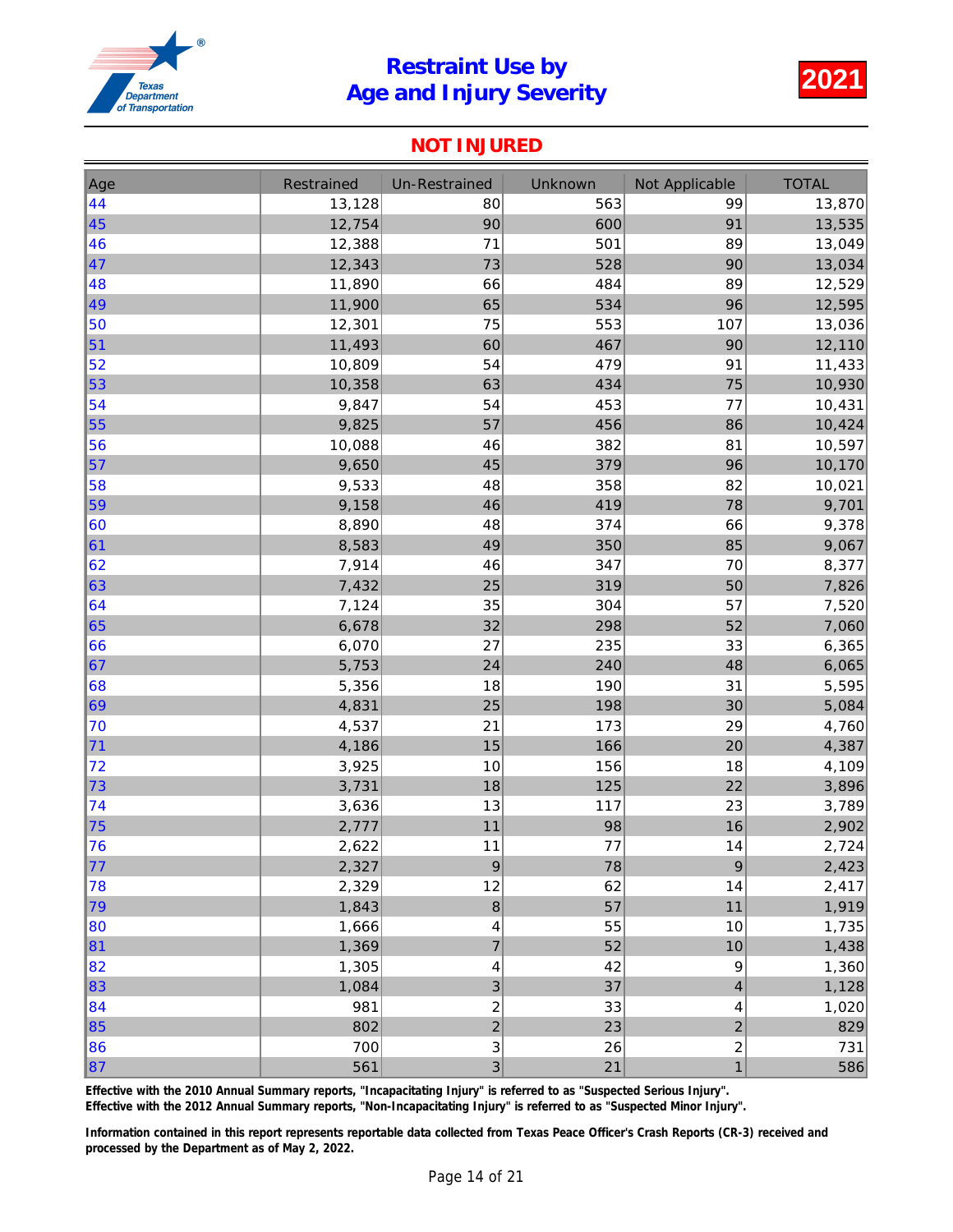

#### NOT INJURED

| Age       | Restrained | Un-Restrained  | <b>Unknown</b> | Not Applicable | <b>TOTAL</b> |
|-----------|------------|----------------|----------------|----------------|--------------|
| 88        | 451        |                | 8              |                | 461          |
| 89        | 381        |                | 9              |                | 392          |
| 90        | 275        | 3              | 8              | 3              | 289          |
| 91        | 238        | 0              | 6              |                | 245          |
| 92        | 157        |                | 5              | 0              | 163          |
| 93        | 105        | $\mathbf 0$    | 5              | $\mathbf 0$    | 110          |
| 94        | 73         | 0              | 2              | 0              | 75           |
| 95        | 58         | 0              |                | 0              | 59           |
| 96        | 38         | 0              | 3              | 0              | 41           |
| ∥97       | 16         | $\mathbf 0$    | $\mathbf 0$    | $\overline{0}$ | 16           |
| 98        | 15         | 0              |                | $\Omega$       | 16           |
| 99 & Over | 66         | $\overline{2}$ | 32             | 15             | 115          |
| Unknown   | 6,843      | 359            | 3,179          | 825            | 11,206       |
| Invalid   | 0          | $\overline{0}$ | $\mathbf 0$    | $\overline{0}$ | 0            |
| Total     | 1,002,224  | 12,179         | 49,485         | 12,055         | 1,075,943    |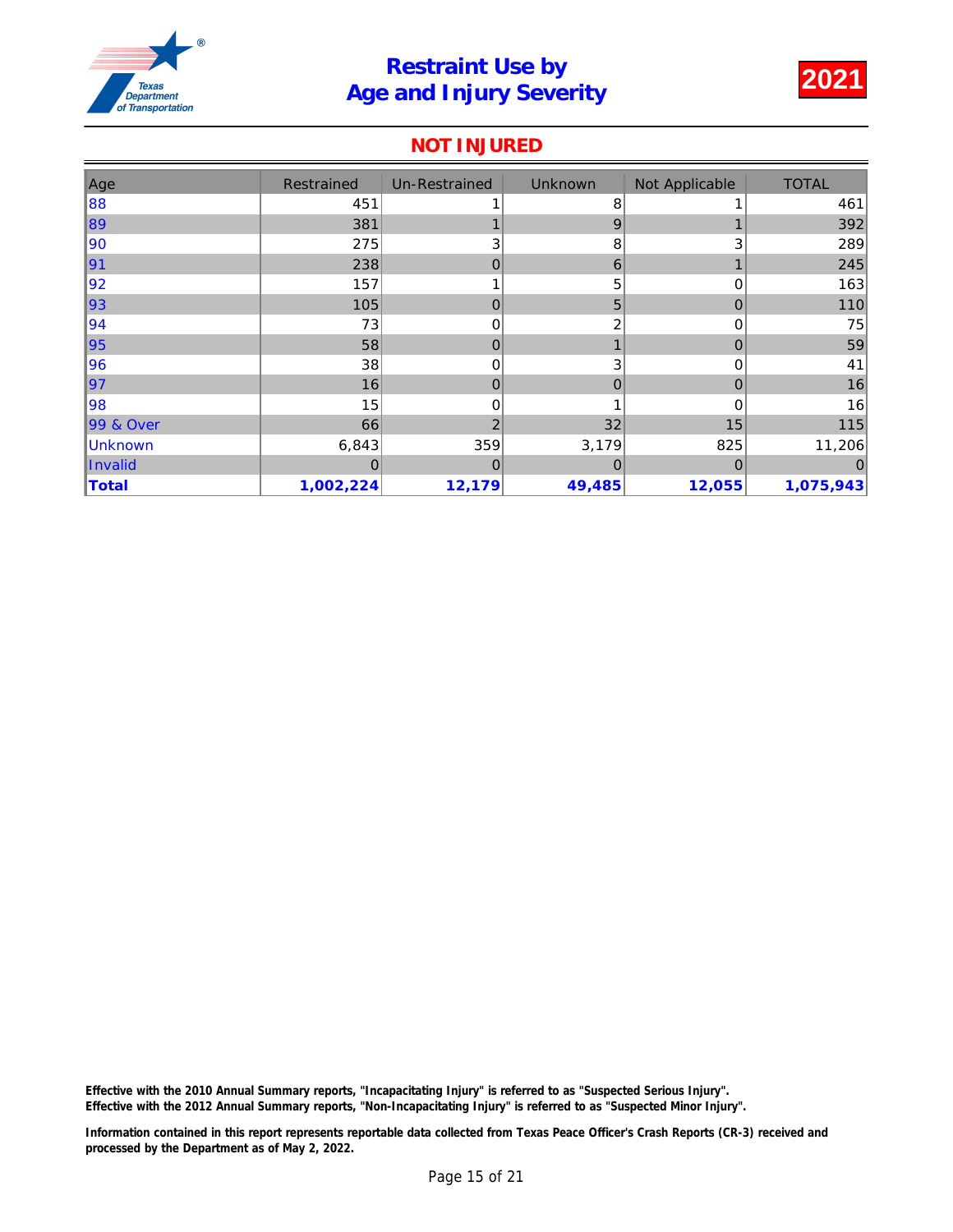

#### UNKNOWN INJURIES

| Age              | Restrained | Un-Restrained           | <b>Unknown</b> | Not Applicable            | <b>TOTAL</b> |
|------------------|------------|-------------------------|----------------|---------------------------|--------------|
| 0                | 179        | 10                      | 665            | 97                        | 951          |
| $\vert$ 1        | 163        | $\overline{\mathbf{4}}$ | 125            | $\,$ 6 $\,$               | 298          |
| 2                | 101        | 4                       | 48             | 5                         | 158          |
| 3                | 117        | $\overline{7}$          | 23             | 3                         | 150          |
| 4                | 96         | $\overline{\mathbf{c}}$ | 21             | $\mathbf 1$               | 120          |
| $\vert$ 5        | 110        | 8                       | 36             | $\mathbf{1}$              | 155          |
| 6                | 76         | 0                       | 33             | $\pmb{0}$                 | 109          |
| 17               | 75         | 3                       | 34             | $\mathbf{3}$              | 115          |
| 8                | 83         | 3                       | 31             | 3                         | 120          |
| 9                | 72         | $\mathbf{1}$            | 26             | $6\phantom{1}$            | 105          |
| 10               | 64         | 4                       | 29             | 4                         | 101          |
| 11               | 68         | 9                       | 18             | $\mathbf{1}$              | 96           |
| 12               | 81         | $\overline{7}$          | 32             | 5                         | 125          |
| 13               | 73         | 12                      | 35             | 16                        | 136          |
| 14               | 70         | $10$                    | 49             | 15                        | 144          |
| 15               | 103        | $\overline{\mathbf{4}}$ | 69             | $\overline{7}$            | 183          |
| 16               | 188        | 10                      | 111            | 16                        | 325          |
| $\vert$ 17       | 223        | 6                       | 130            | 15                        | 374          |
| 18               | 266        | 10                      | 196            | 8                         | 480          |
| ∥19              | 272        | 14                      | 193            | $\overline{5}$            | 484          |
| 20               | 289        | 8                       | 304            | 8                         | 609          |
| 21               | 285        | 12                      | 353            | 11                        | 661          |
| 22               | 260        | 6                       | 249            | 5                         | 520          |
| 23               | 243        | $\overline{\mathbf{4}}$ | 200            | 11                        | 458          |
| 24               | 260        | 10                      | 202            | 4                         | 476          |
| 25               | 258        | 10                      | 316            | 11                        | 595          |
| 26               | 245        | 15                      | 204            | $\overline{7}$            | 471          |
| 27               | 243        | 5                       | 219            | 10                        | 477          |
| 28               | 230        | 5                       | 231            | 14                        | 480          |
| 29               | 212        | 8                       | 203            | $\,$ 6 $\,$               | 429          |
| 30               | 246        | $10$                    | 316            | 12                        | 584          |
| 31               | 240        | 3                       | 222            | 14                        | 479          |
| 32               | 219        | $\overline{\mathbf{c}}$ | 194            | 14                        | 429          |
| 33               | 187        | $\overline{\mathbf{r}}$ | 203            | 5                         | 399          |
| 34               | 217        | 4                       | 191            | $\ensuremath{\mathsf{3}}$ | 415          |
| 35               | 202        | 5                       | 206            | $\overline{9}$            | 422          |
| 36               | 177        | 4                       | 165            | $\overline{7}$            | 353          |
| 37               | 168        | 6                       | 149            | $\overline{7}$            | 330          |
| 38               | 154        | $\overline{\mathbf{4}}$ | 152            | $\boldsymbol{9}$          | 319          |
| 39               | 175        | 6                       | 152            | 5                         | 338          |
| 40               | 180        | $\overline{\mathbf{c}}$ | 175            | 11                        | 368          |
| $\vert 41 \vert$ | 149        | $\overline{a}$          | 165            | $\bf{8}$                  | 324          |
| 42               | 142        | 5                       | 95             | 5                         | 247          |
| 43               | 143        | 3                       | 97             | 3                         | 246          |

Effective with the 2010 Annual Summary reports, "Incapacitating Injury" is referred to as "Suspected Serious Injury".

Effective with the 2012 Annual Summary reports, "Non-Incapacitating Injury" is referred to as "Suspected Minor Injury".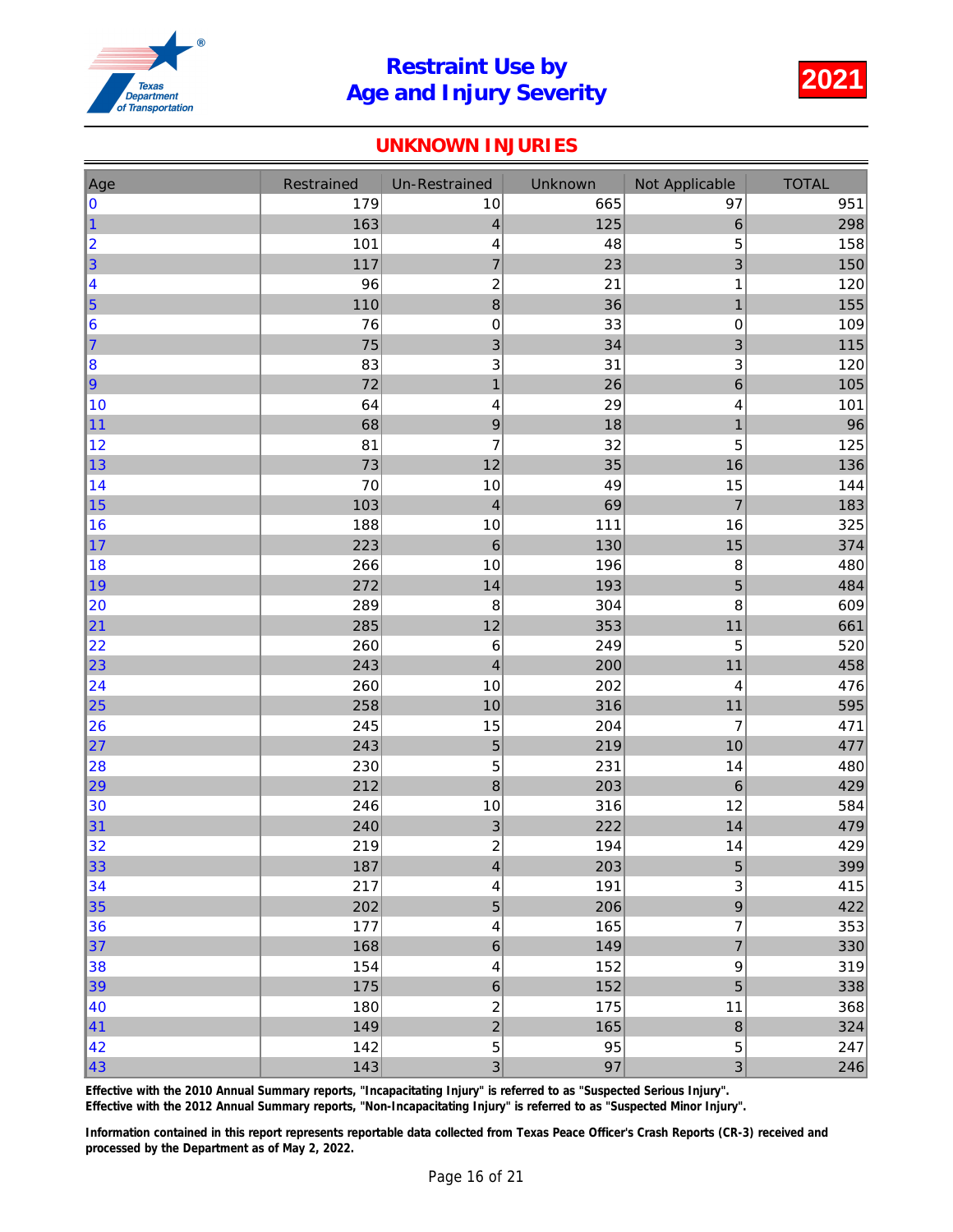

### UNKNOWN INJURIES

| Age        | Restrained              | Un-Restrained           | Unknown          | Not Applicable                 | <b>TOTAL</b>   |
|------------|-------------------------|-------------------------|------------------|--------------------------------|----------------|
| 44         | 136                     | $\overline{\mathbf{c}}$ | 89               | $\mathbf 5$                    | 232            |
| 45         | 139                     | $\overline{2}$          | 102              | 3                              | 246            |
| 46         | 120                     | $\overline{c}$          | 73               | 5                              | 200            |
| $\vert 47$ | 121                     | $\overline{1}$          | 74               | 9                              | 205            |
| 48         | 143                     | 1                       | 96               | 3                              | 243            |
| 49         | 129                     | 3                       | 76               | $\overline{5}$                 | 213            |
| 50         | 118                     | 5                       | 106              | 11                             | 240            |
| $\vert$ 51 | 106                     | 3                       | 74               | 3                              | 186            |
| 52         | 105                     | $\mathbf 0$             | 58               | $\mathbf{1}$                   | 164            |
| 53         | 87                      | $\overline{0}$          | 63               | $\overline{7}$                 | 157            |
| 54         | 95                      | 4                       | 42               | $\overline{\mathbf{c}}$        | 143            |
| 55         | 101                     | $\mathbf{1}$            | 79               | $\overline{4}$                 | 185            |
| 56         | 113                     | 0                       | 57               | 3                              | 173            |
| $\vert$ 57 | 89                      | 3                       | 65               | 3                              | 160            |
| 58         | 87                      | $\mathbf 1$             | 48               | 4                              | 140            |
| 59         | 105                     | $\pmb{0}$               | 56               | $\mathbf 0$                    | 161            |
| 60         | 102                     | 1                       | 72               | 5                              | 180            |
| 61         | 114                     | $\mathbf{1}$            | 49               | 3                              | 167            |
| 62         | 76                      | $\overline{c}$          | 52               | $\overline{7}$                 | 137            |
| 63         | 73                      | $\mathbf{1}$            | 32               | $\overline{\mathbf{4}}$        | 110            |
| 64         | 74                      | 0                       | 26               | $\pmb{0}$                      | 100            |
| 65         | 76                      | $\overline{0}$          | 38               | $\overline{2}$                 | 116            |
| 66         | 75                      | $\mathbf 1$             | 30               | $\overline{c}$                 | 108            |
| 67         | 51                      | $\overline{0}$          | 27               | $\overline{\mathbf{1}}$        | 79             |
| 68         | 39                      | 1                       | 31               | $\pmb{0}$                      | $71$           |
| 69         | 56                      | $\mathbf 0$             | 28               | 3                              | 87             |
| 70         | 45                      | $\mathbf{1}$            | 19               | $\overline{c}$                 | 67             |
| 71         | 44                      | $\mathbf{1}$            | 28               | $\overline{c}$                 | 75             |
| 72         | 43                      | 0                       | 12               | $\mathbf 1$                    | 56             |
| 73         | 48                      | $\overline{0}$          | 17               | $\overline{a}$                 | 67             |
| 74         | 37                      | 0                       | 13               | $\mathbf 1$                    | 51<br>44       |
| 75         | 35                      | $\overline{0}$          | 9                | $\mathbf 0$                    |                |
| 76         | 26                      | 0                       | $\boldsymbol{9}$ | $\mbox{O}$                     | 35             |
| $\vert$ 77 | 16<br>34                | $\mathbf{1}$<br>0       | 9<br>$\,6\,$     | $\boldsymbol{0}$<br>$\mbox{O}$ | $26\,$         |
| 78<br>79   | 16                      | $\pmb{0}$               | 10               | $\pmb{0}$                      | $40\,$<br>26   |
| 80         | 17                      | 0                       | $\overline{7}$   | $\mathbf 0$                    | 24             |
| $\vert$ 81 | 11                      | $\pmb{0}$               | $\,$ 6 $\,$      | $\mathbf{1}$                   | 18             |
| 82         | 15                      | 0                       | $\mathbf 5$      | $\mathbf 0$                    | $20\,$         |
| 83         | 15                      | $\pmb{0}$               | $\overline{5}$   | $\mathbf 0$                    | 20             |
| $\vert$ 84 | $\boldsymbol{9}$        | $\mathbf 0$             | $\mathbf 5$      | $\mathbf 0$                    | 14             |
| 85         | $\overline{\mathbf{4}}$ | $\overline{0}$          | $\overline{3}$   | $\overline{0}$                 | $\overline{7}$ |
| 86         | $\bf8$                  | 0                       | $\mathbf 5$      | $\mathbf 0$                    | 13             |
| 87         | 9                       | $\overline{0}$          | $\overline{2}$   | $\overline{0}$                 | $11$           |

Effective with the 2010 Annual Summary reports, "Incapacitating Injury" is referred to as "Suspected Serious Injury". Effective with the 2012 Annual Summary reports, "Non-Incapacitating Injury" is referred to as "Suspected Minor Injury".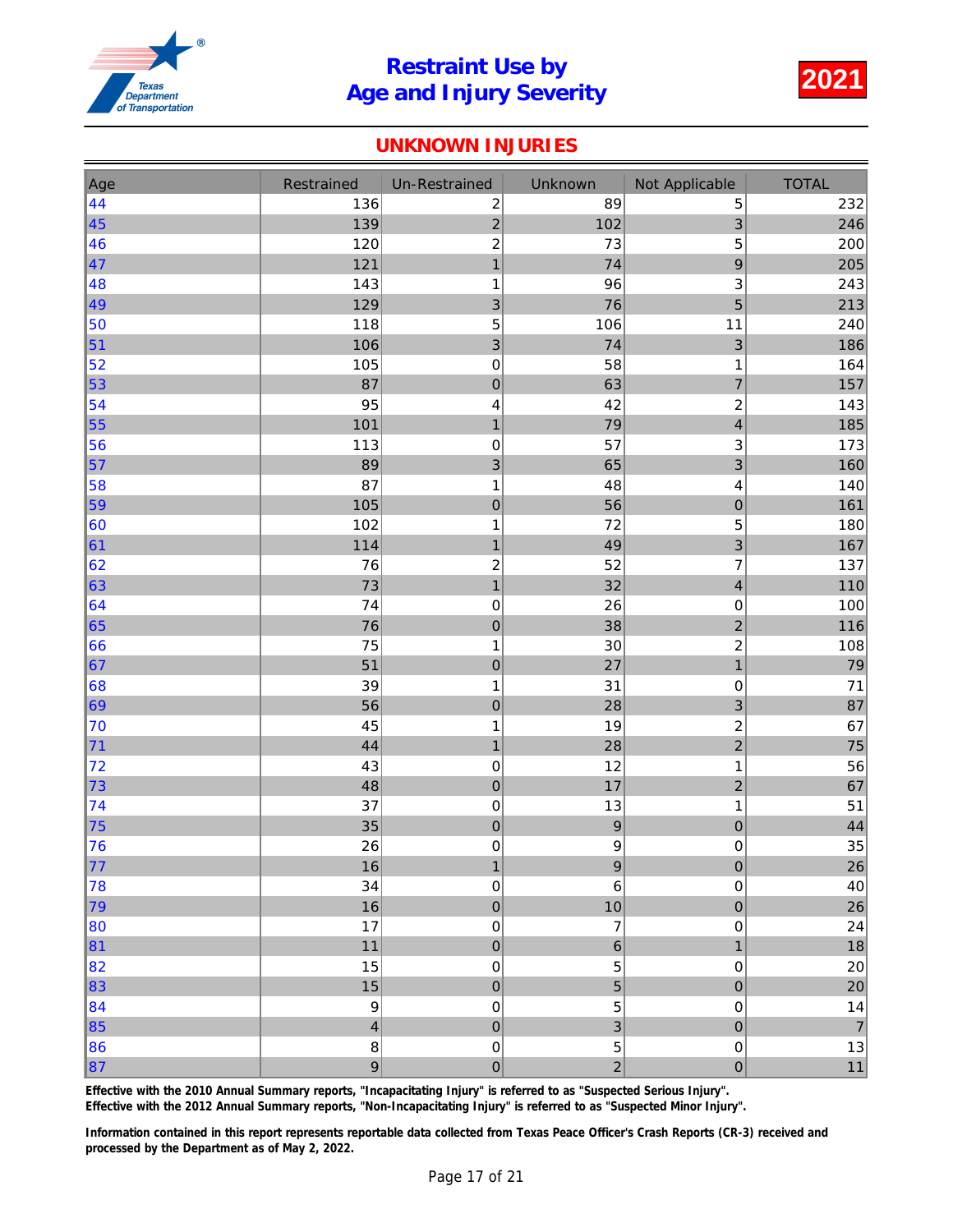

### UNKNOWN INJURIES

| Age            | Restrained    | Un-Restrained | Unknown  | Not Applicable | <b>TOTAL</b>   |
|----------------|---------------|---------------|----------|----------------|----------------|
| 88             | 6             | 0             |          | 0              | $\overline{7}$ |
| 89             | 3             | 0             | 4        |                | 8              |
| 90             | O             | 0             |          | 0              | 4              |
| ∥91            | 3             |               | 5        | $\Omega$       | 9              |
| 92             | 3             | 0             |          | 0              | 5              |
| 93             | $\mathcal{P}$ | $\mathbf{0}$  | $\Omega$ | 0              | $\overline{2}$ |
| 94             |               | 0             | U        | 0              |                |
| 95             | O             | $\Omega$      |          | $\Omega$       |                |
| 96             | $\Omega$      | 0             |          | 0              | 0              |
| ∥97            |               | $\mathbf 0$   | $\Omega$ | $\Omega$       |                |
| 98             |               | 0             |          | 0              |                |
| 99 & Over      | 17            | 3             | 237      | 10             | 267            |
| <b>Unknown</b> | 1,075         | 226           | 77,140   | 1,713          | 80,154         |
| Invalid        | 0             | $\mathbf 0$   | 0        | $\overline{0}$ | 0              |
| <b>Total</b>   | 11,678        | 539           | 85,975   | 2,244          | 100,436        |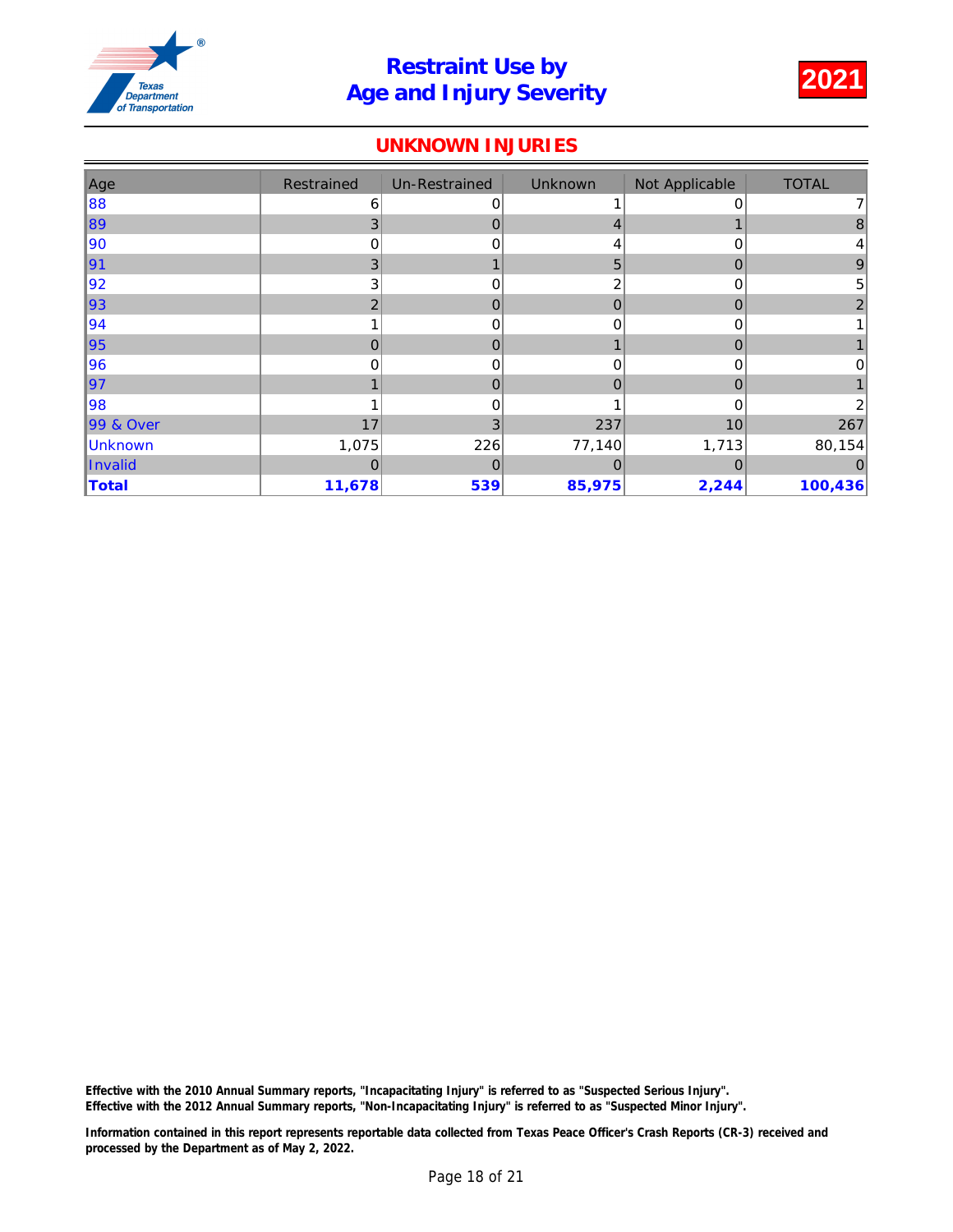

### TOTAL

| Age | Restrained | Un-Restrained | Unknown | Not Applicable | <b>TOTAL</b> |
|-----|------------|---------------|---------|----------------|--------------|
| 10  | 6,589      | 103           | 780     | 134            | 7,606        |
| 1   | 10,610     | 147           | 296     | 71             | 11,124       |
| 2   | 9,216      | 187           | 208     | 85             | 9,696        |
| 3   | 8,921      | 218           | 242     | 81             | 9,462        |
| 4   | 8,726      | 276           | 289     | 117            | 9,408        |
| 5   | 8,816      | 380           | 418     | 242            | 9,856        |
| 16  | 8,472      | 356           | 403     | 321            | 9,552        |
| 17  | 8,133      | 344           | 408     | 337            | 9,222        |
| 8   | 7,949      | 349           | 447     | 398            | 9,143        |
| 9   | 7,660      | 323           | 393     | 426            | 8,802        |
| 10  | 7,610      | 444           | 398     | 447            | 8,899        |
| 11  | 7,510      | 566           | 512     | 570            | 9,158        |
| 12  | 7,838      | 525           | 577     | 555            | 9,495        |
| 13  | 8,189      | 614           | 583     | 629            | 10,015       |
| 14  | 9,073      | 682           | 663     | 742            | 11,160       |
| 15  | 11,693     | 786           | 848     | 728            | 14,055       |
| 16  | 21,170     | 830           | 1,163   | 689            | 23,852       |
| 17  | 28,281     | 787           | 1,582   | 594            | 31,244       |
| 18  | 35,730     | 769           | 1,840   | 454            | 38,793       |
| 19  | 36,629     | 721           | 1,955   | 521            | 39,826       |
| 20  | 35,389     | 703           | 2,032   | 514            | 38,638       |
| 21  | 34,766     | 669           | 2,154   | 607            | 38,196       |
| 22  | 32,377     | 633           | 1,927   | 529            | 35,466       |
| 23  | 31,032     | 601           | 1,851   | 570            | 34,054       |
| 24  | 30,039     | 612           | 1,748   | 537            | 32,936       |
| 25  | 28,954     | 560           | 1,809   | 572            | 31,895       |
| 26  | 27,659     | 519           | 1,690   | 551            | 30,419       |
| 27  | 26,923     | 538           | 1,777   | 584            | 29,822       |
| 28  | 26,352     | 471           | 1,685   | 566            | 29,074       |
| 29  | 26,191     | 473           | 1,635   | 572            | 28,871       |
| 30  | 25,444     | 483           | 1,741   | 504            | 28,172       |
| 31  | 24,201     | 402           | 1,483   | 528            | 26,614       |
| 32  | 23,396     | 376           | 1,419   | 503            | 25,694       |
| 33  | 22,436     | 406           | 1,376   | 467            | 24,685       |
| 34  | 21,868     | 345           | 1,345   | 451            | 24,009       |
| 35  | 21,550     | 346           | 1,355   | 479            | 23,730       |
| 36  | 20,779     | 338           | 1,279   | 436            | 22,832       |
| 37  | 20,115     | 303           | 1,189   | 443            | 22,050       |
| 38  | 20,091     | 282           | 1,112   | 414            | 21,899       |
| 39  | 19,462     | 252           | 1,122   | 386            | 21,222       |
| 40  | 19,074     | 273           | 1,123   | 428            | 20,898       |
| 41  | 18,196     | 232           | 1,085   | 397            | 19,910       |
| 42  | 17,551     | 219           | 934     | 385            | 19,089       |
| ∥43 | 16,371     | 218           | 855     | 379            | 17,823       |

Effective with the 2010 Annual Summary reports, "Incapacitating Injury" is referred to as "Suspected Serious Injury".

Effective with the 2012 Annual Summary reports, "Non-Incapacitating Injury" is referred to as "Suspected Minor Injury".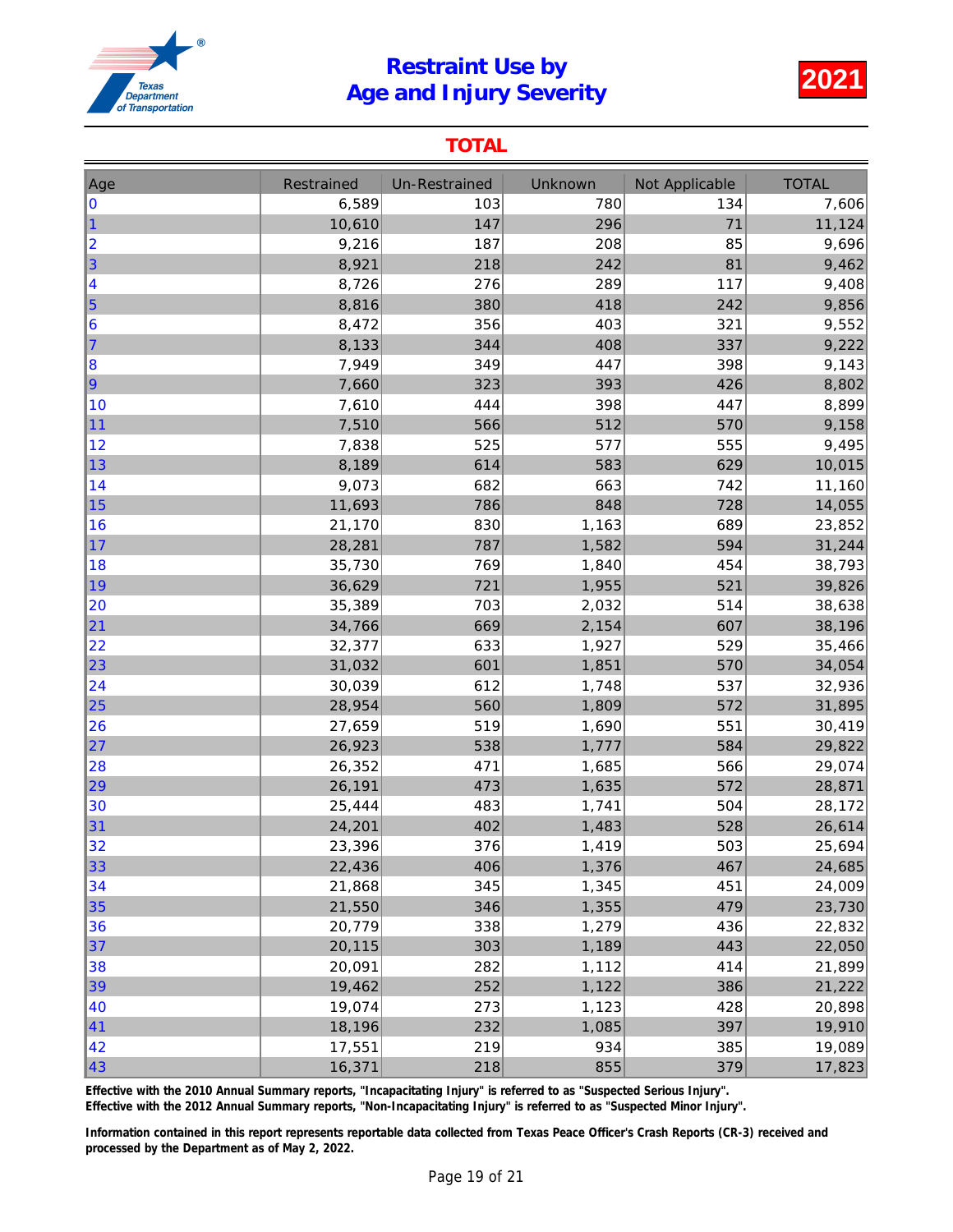

### TOTAL

| Age | Restrained | <b>Un-Restrained</b> | Unknown | Not Applicable      | <b>TOTAL</b> |
|-----|------------|----------------------|---------|---------------------|--------------|
| 44  | 16,090     | 199                  | 789     | 362                 | 17,440       |
| 45  | 15,690     | 188                  | 841     | 361                 | 17,080       |
| 46  | 15,174     | 161                  | 706     | 346                 | 16,387       |
| 47  | 15,115     | 180                  | 717     | 322                 | 16,334       |
| 48  | 14,650     | 150                  | 714     | 323                 | 15,837       |
| 49  | 14,633     | 161                  | 742     | 351                 | 15,887       |
| 50  | 15,154     | 169                  | 792     | 377                 | 16,492       |
| 51  | 14,183     | 138                  | 678     | 346                 | 15,345       |
| 52  | 13,450     | 137                  | 664     | 319                 | 14,570       |
| 53  | 12,808     | 133                  | 598     | 317                 | 13,856       |
| 54  | 12,265     | 121                  | 632     | 307                 | 13,325       |
| 55  | 12,276     | 141                  | 624     | 335                 | 13,376       |
| 56  | 12,586     | 117                  | 534     | 305                 | 13,542       |
| 57  | 12,079     | 125                  | 559     | 339                 | 13,102       |
| 58  | 11,886     | 120                  | 529     | 291                 | 12,826       |
| 59  | 11,425     | 107                  | 577     | 312                 | 12,421       |
| 60  | 11,039     | 107                  | 555     | 298                 | 11,999       |
| 61  | 10,718     | 96                   | 487     | 289                 | 11,590       |
| 62  | 9,976      | 93                   | 491     | 263                 | 10,823       |
| 63  | 9,377      | 75                   | 437     | 235                 | 10,124       |
| 64  | 9,067      | 81                   | 406     | 221                 | 9,775        |
| 65  | 8,436      | 78                   | 401     | 191                 | 9,106        |
| 66  | 7,604      | 50                   | 319     | 187                 | 8,160        |
| 67  | 7,228      | 53                   | 319     | 174                 | 7,774        |
| 68  | 6,749      | 39                   | 290     | 143                 | 7,221        |
| 69  | 6,119      | 51                   | 267     | 127                 | 6,564        |
| 70  | 5,786      | 52                   | 243     | 115                 | 6,196        |
| 71  | 5,305      | 44                   | 245     | 86                  | 5,680        |
| 72  | 5,027      | 43                   | 196     | 85                  | 5,351        |
| 73  | 4,773      | 46                   | 178     | 81                  | 5,078        |
| 74  | 4,657      | 34                   | 175     | 75                  | 4,941        |
| 75  | 3,638      | 33                   | 138     | 51                  | 3,860        |
| 76  | 3,407      | 33                   | 108     | 53                  | 3,601        |
| 77  | 3,025      | 20                   | 109     | 42                  | 3,196        |
| 78  | 3,021      | 30                   | 87      | 41                  | 3,179        |
| 79  | 2,386      | 20                   | 82      | 43                  | 2,531        |
| 80  | 2,167      | 17                   | 79      | 24                  | 2,287        |
| 81  | 1,790      | 21                   | 77      | 27                  | 1,915        |
| 82  | 1,701      | 19                   | 59      | 19                  | 1,798        |
| 83  | 1,428      | 13                   | 58      | 12                  | 1,511        |
| 84  | 1,281      | 6                    | 47      | 13                  | 1,347        |
| 85  | 1,077      | 8                    | 33      | 12                  | 1,130        |
| 86  | 948        | 8<br>6               | 35      | 5<br>$\overline{6}$ | 996          |
| ∥87 | 770        |                      | 28      |                     | 810          |

Effective with the 2010 Annual Summary reports, "Incapacitating Injury" is referred to as "Suspected Serious Injury".

Effective with the 2012 Annual Summary reports, "Non-Incapacitating Injury" is referred to as "Suspected Minor Injury".